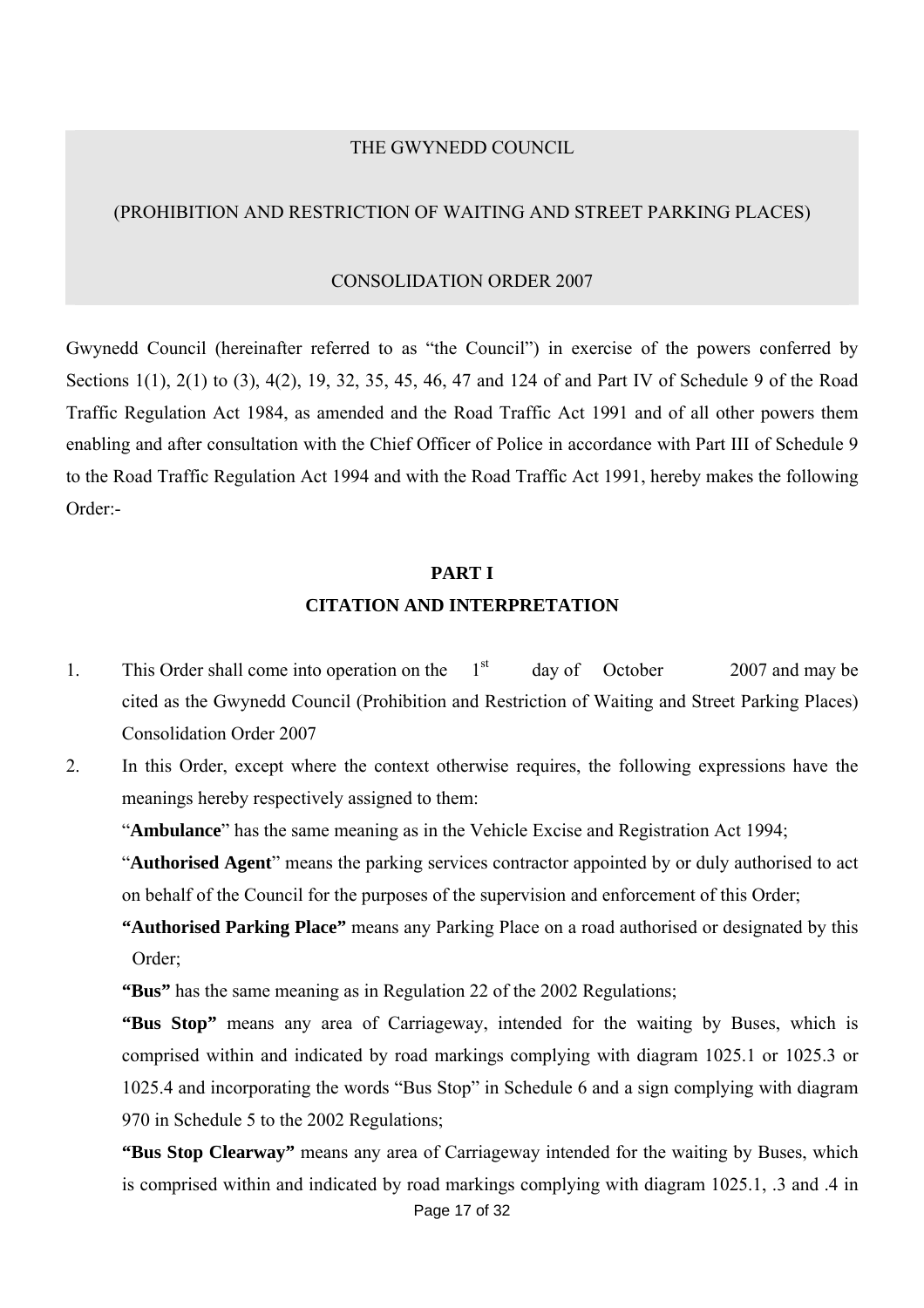Schedule 6 and a sign complying with diagram 974 in Schedule 5 to the 2002 Regulations;

**"Carriageway"** means a way constituting or comprised in a highway being a way (other than a cycle track) over which the public have a right of way for the passage of vehicles;

 **"Disabled Person's Vehicle"** has the same meanings as in the Local Authorities' Traffic Orders (Exemption for Disabled Persons) (Wales) Regulations 2000;

**"Disabled Person's Badge "** and "Parking Disc" mean the badge and disc issued by a local authority in accordance with the provisions of the Disabled Persons (Badges for Motor Vehicles)(Wales) Regulations 2000 or being a badge having effect under these regulations as if it were a Disabled Person's Badge;

**"Driver"**, in relation to a vehicle waiting in a Parking Place or on a road or length of road, means the person driving the vehicle at the time it was left in that Parking Place or road or length of road; **"Enactment"** means any nloading, whether public general or local, and includes any order, byelaw, rule, regulation, scheme or other instrument having effect by virtue of an Enactment and any reference in this Order to any Enactment shall be construed as a reference to that Enactment as amended, applied, consolidated, re-enacted by or as having effect by virtue of any subsequent Enactment;

**"Goods"** means goods or burden of any description and includes postal packets of any description;

**"Goods Vehicle"** means a motor vehicle which is constructed or adapted for use for the carriage of Goods and which does not exceed 5.30 metres in length or 2.25 metres in height ;

**"Hackney Carriage"** means a vehicle licensed under Section 38 of the Vehicle (Excise) Act, 1971;

**"Immobilisation Device"** has the same meaning as in Section 104(9) of the 1984 Act;

 **"Loading"** includes the Loading or nloading of Goods to or from a vehicle;

**"Motor Cycle"** and **"Invalid Carriage**" have the same meanings as in Section 136 of the Act of 1984;

**"Motor Vehicle"** has the same meaning as in Section 136 of the Act of 1984;

**"Owner"**, in relation to a vehicle means the person by whom the vehicle is kept. In determining who was the Owner of the vehicle at any time it shall be presumed that the Owner was the person in whose name the vehicle was at that time registered under the Vehicle Excise and Registration Act 1994;

**"Parking Attendant"** means a person authorised by or on behalf of the Council to enforce the prohibitions, restrictions and regulations imposed by this Order;

**"Parking Place"** means any Parking Place indicated on a Carriageway by markings in accordance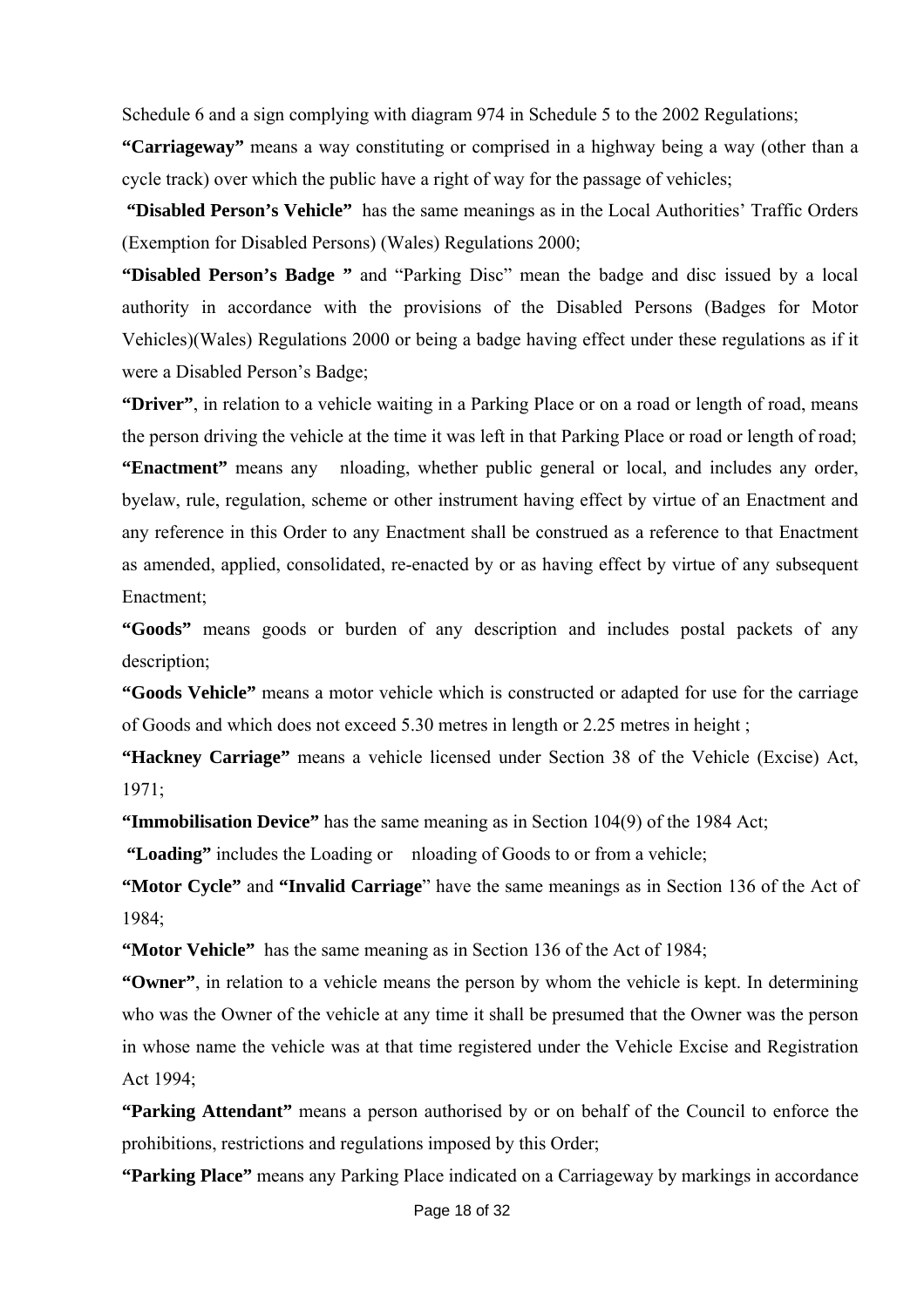with the 2002 Regulations, on a road designated by an order made or having effect as if made under the Act of 1984;

**"Penalty Charge"** and **"Reduced Penalty Charge"** means a charge set by the Council under the provisions of section 66 of the 1991 Act and with the approval of the Welsh Assembly Government which is to be paid to the Council within 28 days beginning with the date of the notice, or 14 days in the case of a Reduced Penalty Charge, following the issue of a Penalty Charge Notice;

**"Penalty Charge Notice"** or **"PCN"** means a notice issued or served by a Parking Attendant pursuant to the provisions of section 66 of the 1991 Act;

**"Permit"** means a Permit issued under the provisions of this Order;

**"Permit Holder"** means a person to whom a Permit has been issued under the provisions of this Order;

**"Permitted Hours"** means the hours identified on the Plans;

**"Plans"** means the plans in the Schedule attached to this Order

**"Prescribed Fee"** means the fee prescribed by the Council for the issue of a Permit;

**"Relevant Position"** in respect of: -

- (a) a Disabled Person's Badge, means
	- (i) in the case of a vehicle fitted with a dashboard or fascia panel, the badge is exhibited thereon so that part 1 of the badge is legible from the outside of the vehicle; or
	- (ii) the case of a vehicle not fitted with a dashboard or fascia panel, the badge is exhibited in a conspicuous position on the vehicle so that part 1 of the badge is legible from the outside of the vehicle;
- (b) a Disabled Person's Parking Disc, means that the side showing the quarter hour during which the period of waiting began is legible from outside the vehicle;
- (c) a Residents Permit and a Waiver Certificate, means
	- (i) in the case of a vehicle fitted with a dashboard or fascia panel, the Permit is exhibited thereon so that the Permit is legible from the outside of the vehicle; or
	- (ii) the case of a vehicle not fitted with a dashboard or fascia panel, the badge is exhibited in a conspicuous position on the vehicle so that the Permit is legible from the outside of the vehicle;

**"Resident"** means a person whose usual place of abode is at premises the postal address of which is in a road or part of a road identified as a Residents parking zone on the Plans;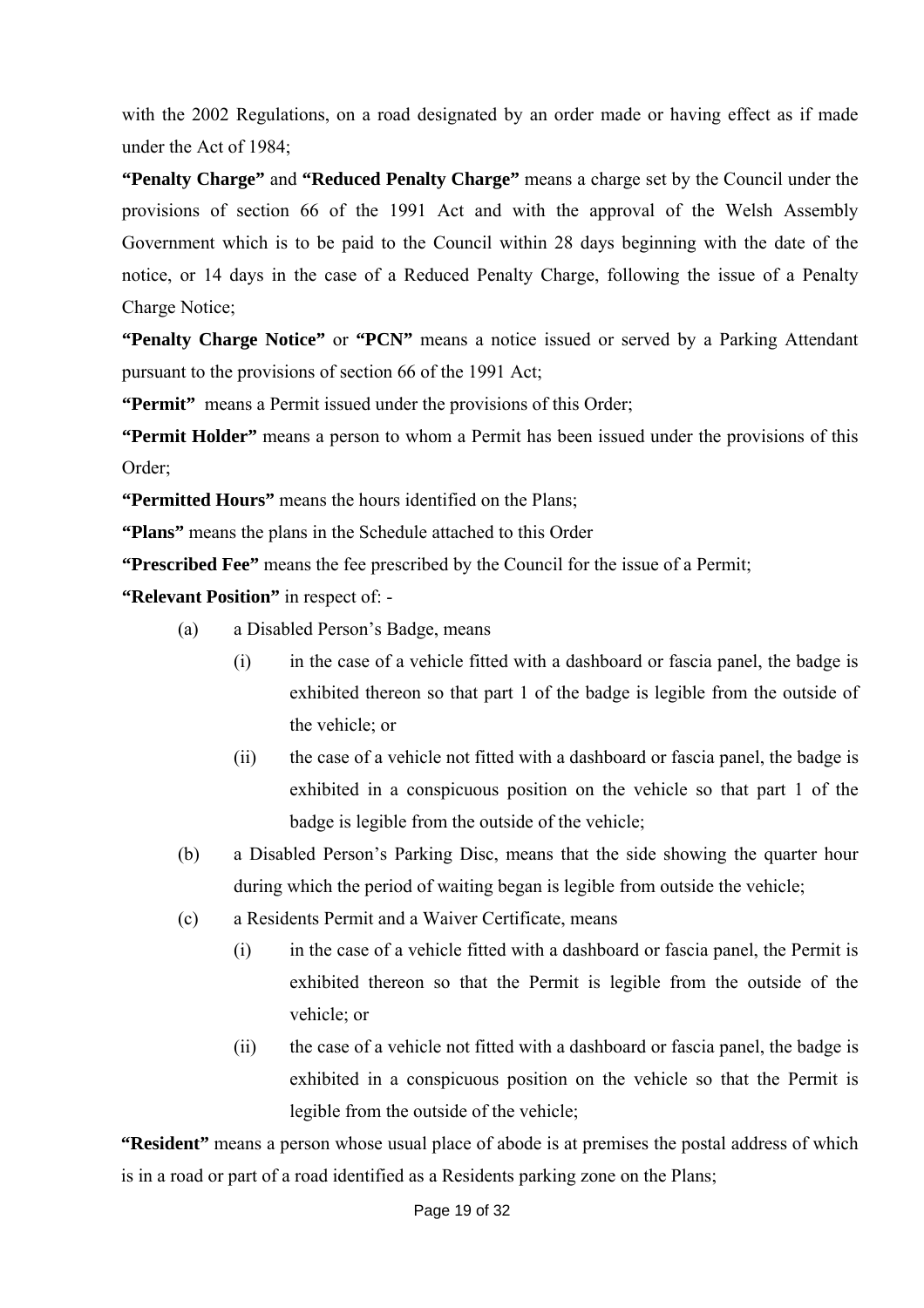**"Specified Position"** means a vehicle left in a Parking Place during the Permitted Hours in accordance with the foregoing provisions of this Order shall cause it so to stand:-

- (a) in the case of the Parking Place in relation to which special provisions as to the manner of standing of a vehicle in that place are specified in the Plans as to be in accordance with those provisions;
- (b) in the case of any other Parking Place
	- (i) if the Parking Place is not in a one-way street, that the left or near-side of the vehicle is adjacent to the left-hand edge of the Carriageway;
	- (ii) that the distance between the edge of the Carriageway and the nearest wheel of the vehicle is not more than 300 millimetres;
- (c) so that every part of a vehicle is within the limits of a Parking Place;
- (d) that no part of the vehicle obstructs any vehicular means of ingress to or egress from any premises adjacent to the side of the road on which the vehicle is waiting.

**"Specified Hours"** means the hours identified for parking or unloading places on the Plans; **"Taxi Rank"** means an area of Carriageway which is comprised within and indicated by road markings complying with diagram 1028.2 in Schedule 6 to the 2002 Regulations;

**"Telecommunication System"** has the same meaning as in the Telecommunications Act 1984;

**"The 2002 Regulations"** means the Traffic Signs Regulations and General Directions 2002;

**"The 1984 Act"** means the Road Traffic Regulation Act 1984;

**"The 1991 Act"** means the Road Traffic Act 1991;

**"Traffic Sign"** means a sign of any size, colour and type prescribed or authorised pursuant to or having the effect as though prescribed or authorised pursuant to Section 64 of the 1984 Act.

**"Waiver Certificate"** means a certificate duly issued on behalf of the Council for the purposes of Article 25 Permitting a specified vehicle to wait in specified circumstances on a length or lengths of road where the waiting of that vehicle would otherwise be restricted;

- 3. Except where otherwise stated, any reference in this Order to a numbered Article or Schedule is a reference to the Article or Schedule bearing that number in this Order.
- 4. The prohibitions imposed by this Order shall be in addition to and not in derogation of any restriction, prohibition or requirement imposed by any Regulations or Orders made or having effect as if made under the Act of 1984, or by or under any other Enactment.
- 5. Save where the contrary is indicated, any reference in this Order to: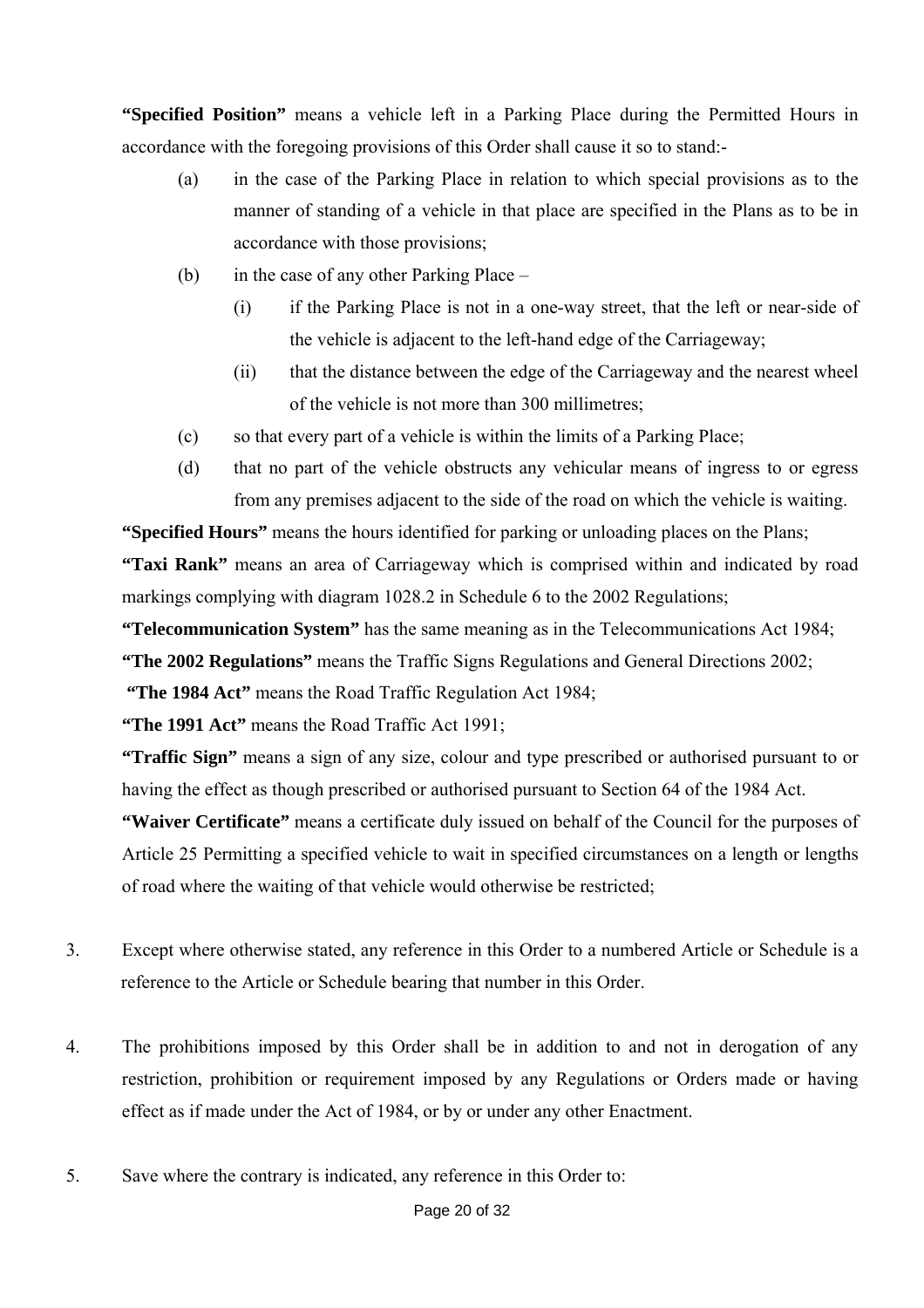- (b) this Order or another Order shall be construed as such a reference to this Order or, as the case may be, such other Order, as the same may have been or may from time to time be amended, varied or supplemented;
- (b) a Statute or Regulation shall be construed as reference to such Statute or Regulations as the same may have been, or may from time to time be amended or re-enacted.
- 6. The Interpretation Act 1978 shall apply to the interpretation of this Order as it applies for the interpretation of an Act of Parliament and as if for the purposes of Section 21 of that Act this Order were an Act of Parliament and the Orders revoked by Article 41 were Acts of Parliament thereby repealed.

# **PART II PROHIBITION AND RESTRICTION OF WAITING**

- 7. Save as provided in Articles 8 to 12 of this Order no person shall, except upon the direction or with the permission of a police constable in uniform, traffic warden or a Parking Attendant, cause or Permit any vehicle to wait on the roads or sides of the roads identified (with the exception of Trunk Roads to which this Order does not relate and which are shown for guidance only) and for the periods identified (or, in the case of a road or side of road where limited waiting is Permitted, otherwise than during the period identified) on the Plans.
- 8. Nothing in Article 7 of this Order shall render it unlawful to cause or Permit any vehicle to wait so long as it may be necessary for the purpose of enabling Goods to be loaded on or unloaded from the vehicles on the roads identified and for the periods identified on the Plans:

**PROVIDED THAT** unless notice is given twenty-four hours in advance to the Council and a Waiver Certificate is obtained, no vehicle shall wait in any road or side of road where Loading is restricted during the periods of restriction as identified on the Plans:

- 9. (1) Nothing in Article 7 of this Order shall render it unlawful to cause or permit any vehicle to wait in any of the roads, lengths of road or on the sides of road specified therein for so long as may be necessary to enable:
	- (a) a person to board or alight from the vehicle;
	- (b) the vehicle, if it cannot conveniently be used for such purpose in any other road, to be used in connection with any of the following operations, namely:-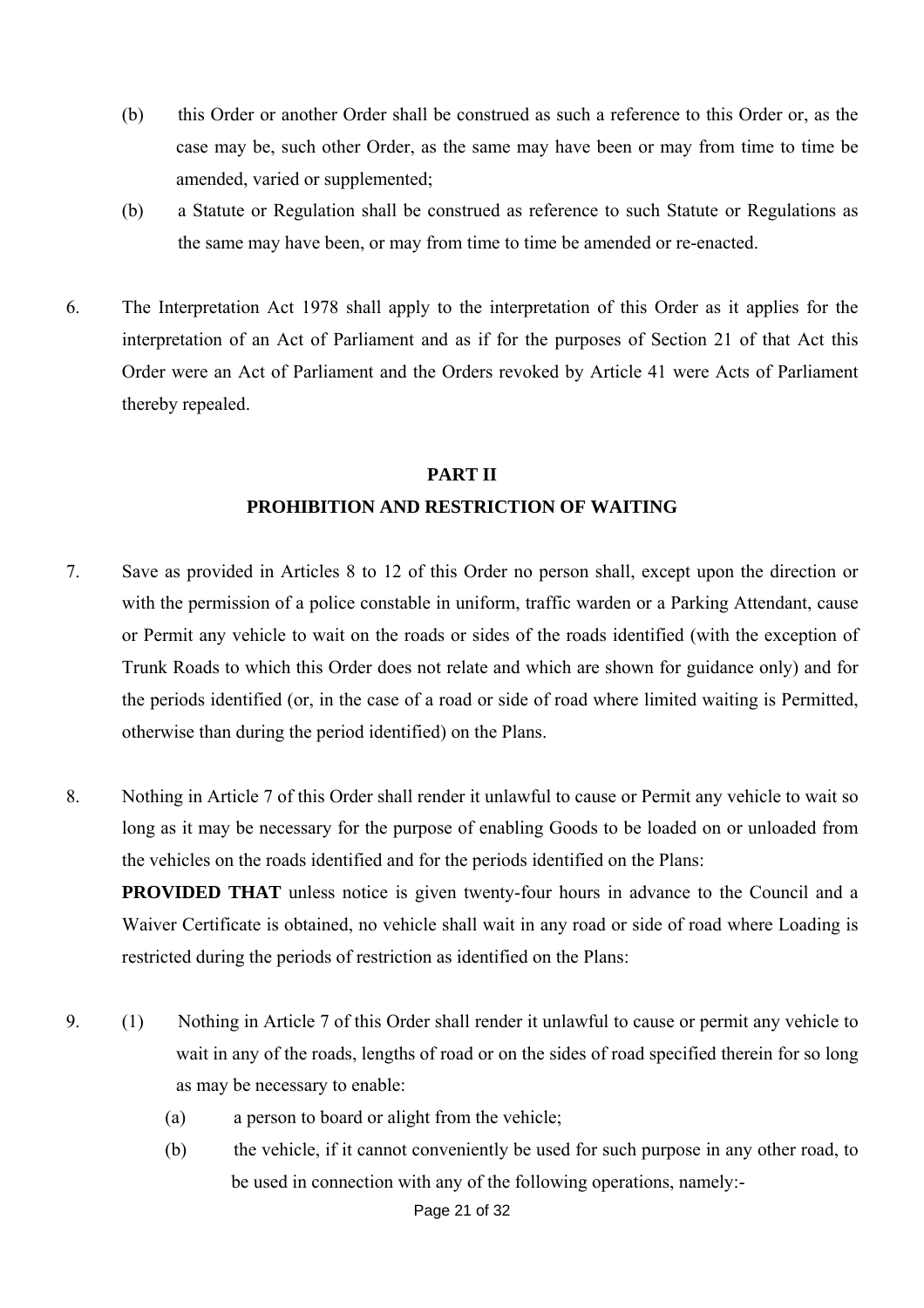- (i) building, industrial or demolition operations;
- (ii) the removal of any obstruction to traffic;
- (iii) the maintenance, improvement or reconstruction of the said lengths or sides of road; and
- (iv) the laying, erection, alteration or repair in or on land adjacent to the said lengths or sides of road of any sewer or of any main, pipe or apparatus for the supply of gas, water or electricity or of any line of telecommunications apparatus as defined in the Telecommunications Act 1984;
- (c) the vehicle, if it cannot conveniently be used for such purposes in any other road, to be used in the service of a local authority, water undertaker, sewerage undertaker or the Environment Agency in pursuance of statutory powers or duties;
- (d) the vehicle of a universal service provider (as defined in section 4(3) and (4) of the Postal Services Act 2000) to be used for the purpose of delivering and/or collecting mail;
- (e) the vehicle to take in petrol, oil, water or air from any garage situated on or adjacent to the said lengths or sides of road;
- (f) to enable the vehicle to be used for fire brigade, Ambulance or police purposes;
- (g) in any case where the person in control of the vehicle,
	- (i) is required by law to stop;
	- (ii) is obliged to stop so as to prevent an accident, or
	- (iv) is prevented from proceeding by circumstances outside his control;
- (h) if the vehicle is displaying in the Relevant Position a valid Waiver Certificate and is waiting in accordance with the terms and conditions prescribed by the said Certificate.
- (2) Nothing in Article 7 of this Order shall render it unlawful to cause or Permit any vehicle
	- (a) to wait upon an Authorised Parking Place, or
	- (b) being a Hackney Carriage, to wait upon an Authorised Cab Rank.
- 10. Nothing in Article 7 of this Order shall render it unlawful to cause or permit a Disabled Person's Vehicle which displays in the Relevant Position a Disabled Person's Badge and a Parking Disc, on which the Driver or other person in charge of the vehicle has marked the time at which the period of waiting began, to wait in any of the roads, lengths of road or on any of the sides of road identified on the Plans for a period not exceeding three hours (not being a period separated by an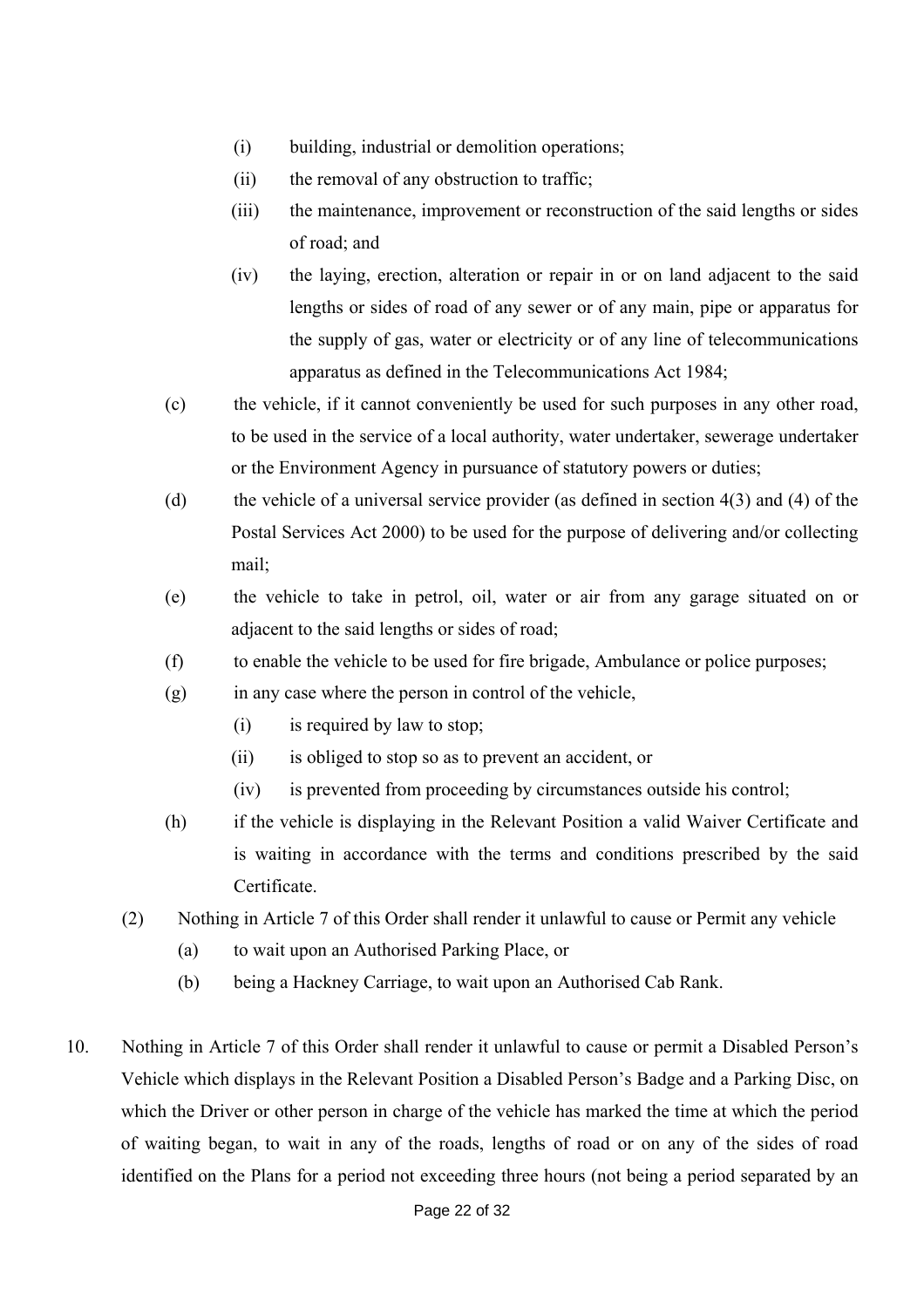interval of less than one hour from a previous period of waiting by the same vehicle in the same length of road or on the same side of road on the same day):

**PROVIDED THAT** in respect of the roads identified in the Plans when Loading is permitted at all times or limited to certain times such period lies entirely within the period during which Loading is permitted.

11. Nothing in Article 7 of this Order shall render it unlawful to cause or permit a Disabled Person's Vehicle which displays in the Relevant Position a Disabled Person's Badge to wait at the sides of the roads identified on the Plans where limited waiting is permitted:

**PROVIDED THAT** if use of the Parking Place is restricted to a specified class of vehicle the vehicle displaying a Disabled Person's Badge is also of the class specified.

12. Nothing in Article 7 to this Order shall render it unlawful for the Driver of a Public Service Vehicle to cause that vehicle to wait at a recognised Bus Stop.

#### **PART III**

### **AUTHORISATION AND USE OF STREET PARKING PLACES**

- 13. (1) The parts of the roads identified on the Plans are authorised to be used, subject to the following provisions of this Order, as Parking Places for such classes of vehicles, in such positions and on such days and during such hours as identified on the Plans.
	- (2) Nothing in paragraph (1) of this Article shall restrict the power of this Council or a police constable in uniform, for preventing obstruction of the streets, by order on the occasion of any public procession, rejoicing or illumination, or where the streets are thronged or liable to be obstructed, to close any Parking Place.
	- (3) Nothing in paragraph (1) of this article shall restrict the power of the Council or a person designated by the Council to suspend the use of Permitted Parking Places on a length of road or any part thereof whenever he/she considers such suspension reasonably necessary.
- 14. Save as provided in Article 24 and identified in the Plans a Parking Place is described as available for vehicles of a specified class or in a Specified Position, the Driver of a vehicle shall not permit it to wait in that Parking Place -
	- (a) unless it is of the specified class; or
	- (b) in a position other than that specified.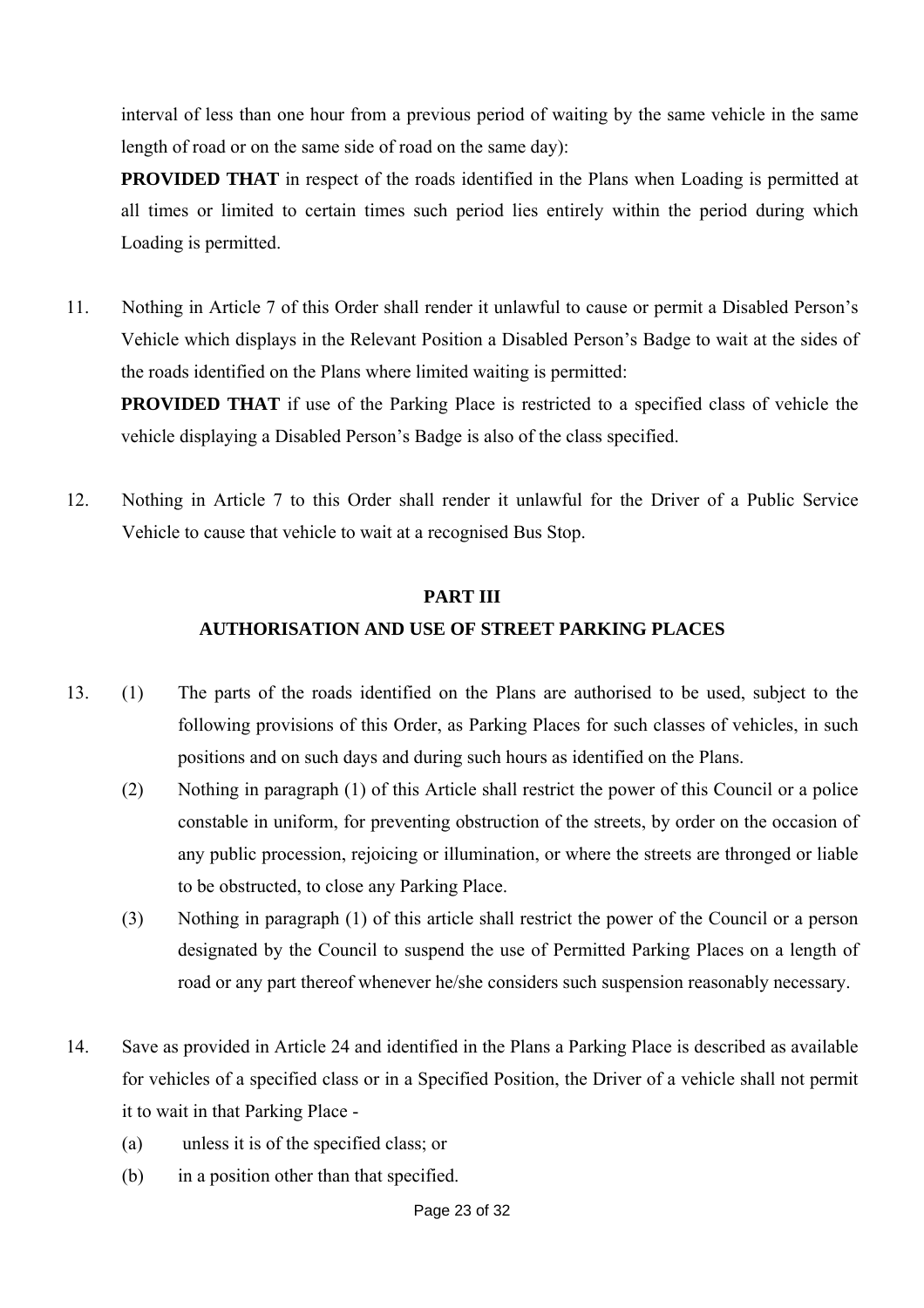- 15. (1) Save as provided in Article 24 of this Order, the Driver of a vehicle shall not permit it to wait in a Parking Place for longer than the maximum period permitted for waiting specified in relation to that Parking Place and as identified on the Plans.
	- (2) Save as provided in Article 24 of this Order, when a vehicle has left a Parking Place after waiting thereon the Driver thereof shall not permit it to wait again upon that Parking Place within the time period after its leaving specified for that Parking Place in the Plans.
- 16. A Driver of a vehicle shall not use a Parking Place
	- (a) so as unreasonably to prevent access to any premises adjoining the road, or the use of the road by any other persons, or so as to be a nuisance;
	- (b) when for preventing obstruction of the streets the Council shall by order made on the occasion of any public procession, rejoicing or illumination or when the streets are thronged or liable to be obstructed have closed that Parking Place and exhibited notice of such closing on or near the Parking Place.
- 17. The Driver of a Motor Vehicle using a Parking Place shall stop the engine as soon as the vehicle is in a position in the Parking Place, and shall not start the engine except when about to change the position of the vehicle in or to depart from the Parking Place.
- 18. Save as provided in Article 24 of this Order no person shall use a vehicle, while it is in a Parking Place, in connection with the sale of any article to persons in or near the Parking Place or in connection with the selling or offering for hire of his skill or services.
- 19. No person shall use a vehicle while it is in a Parking Place in connection with the maintenance or repair of the vehicle other than in the event of a breakdown to enable the vehicle to be removed from the Parking Place.
- 20. A vehicle being used in the transport of a disabled person which displays in the Relevant Positions a Disabled Person's Badge and a Parking Disc left in a Parking Place in accordance with the provisions of this Order shall be exempt from any limitation on time:

**PROVIDED THAT** if use of the Parking Place is restricted to a specified class of vehicle the vehicle displaying a Disabled Person's Badge is also of the class specified.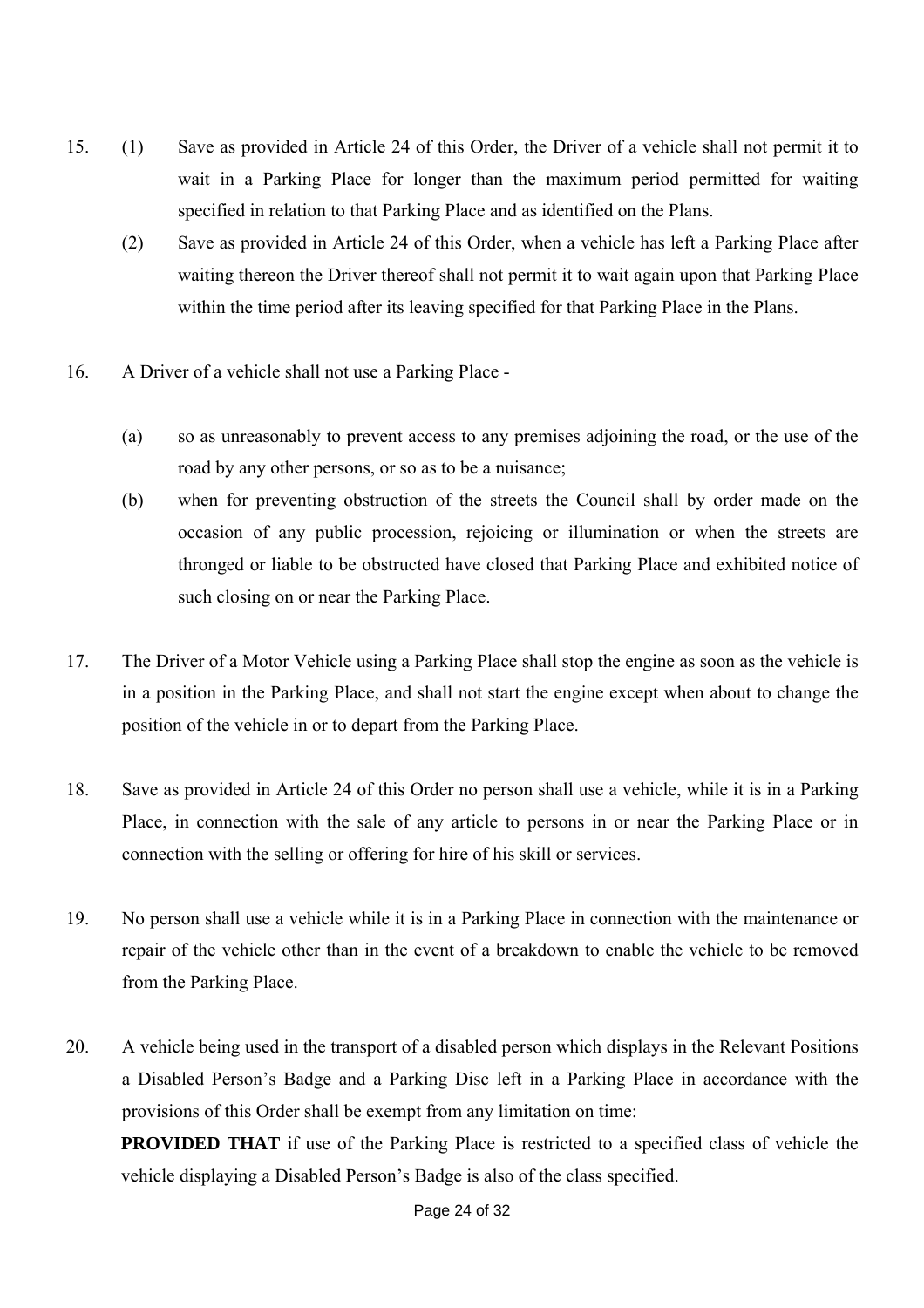- 21. Subject to the proviso hereto, when a vehicle is left in a Parking Place in contravention of any of the provisions contained in Articles 14, 15 or 16 of this Order a person authorised in that behalf by the Council may remove the vehicle or arrange for it to be removed from that Parking Place. **PROVIDED THAT** when a vehicle is waiting in a Parking Place in contravention of the provision of Article 14(b) of this Order, a person authorised in that behalf by the Council may alter or cause to be altered the position of the vehicle in order that its position shall comply with that provision.
- 22. Any person removing a vehicle or altering its position by virtue of the last preceding Article of this Order may do so by towing or driving the vehicle or in such other manner as he may think necessary and may take such measures in relation to the vehicle as he may think necessary to enable him to remove it or alter its position as the case may be.
- 23. When a person authorised by the Council removes or makes arrangements for the removal of a vehicle from a Parking Place by virtue of Article 21 of this Order, he/she shall make such arrangements as may be reasonably necessary for the safe custody of the vehicle.
- 24. The provisions contained in Article 14, 15 and 18 of this Order and the restrictions imposed by Article 7 of this Order shall not apply to any Hackney Carriage while waiting upon a Taxi Rank.
- 25. Notwithstanding the foregoing provisions of this Order, the Council may at its discretion issue a Waiver Certificate allowing a specific vehicle to wait in a road or a Parking Place during the hours of operation of any restriction or prohibition to the contrary.
- 26. A Waiver Certificate may be cancelled at any time at the sole discretion of the Council and shall thereupon immediately cease to be valid.
- 27. Notification of such cancellation shall be sent by post to the holder of the certificate at any address, which the Council believes to be that person's address, and the certificate shall forthwith be surrendered to the Council.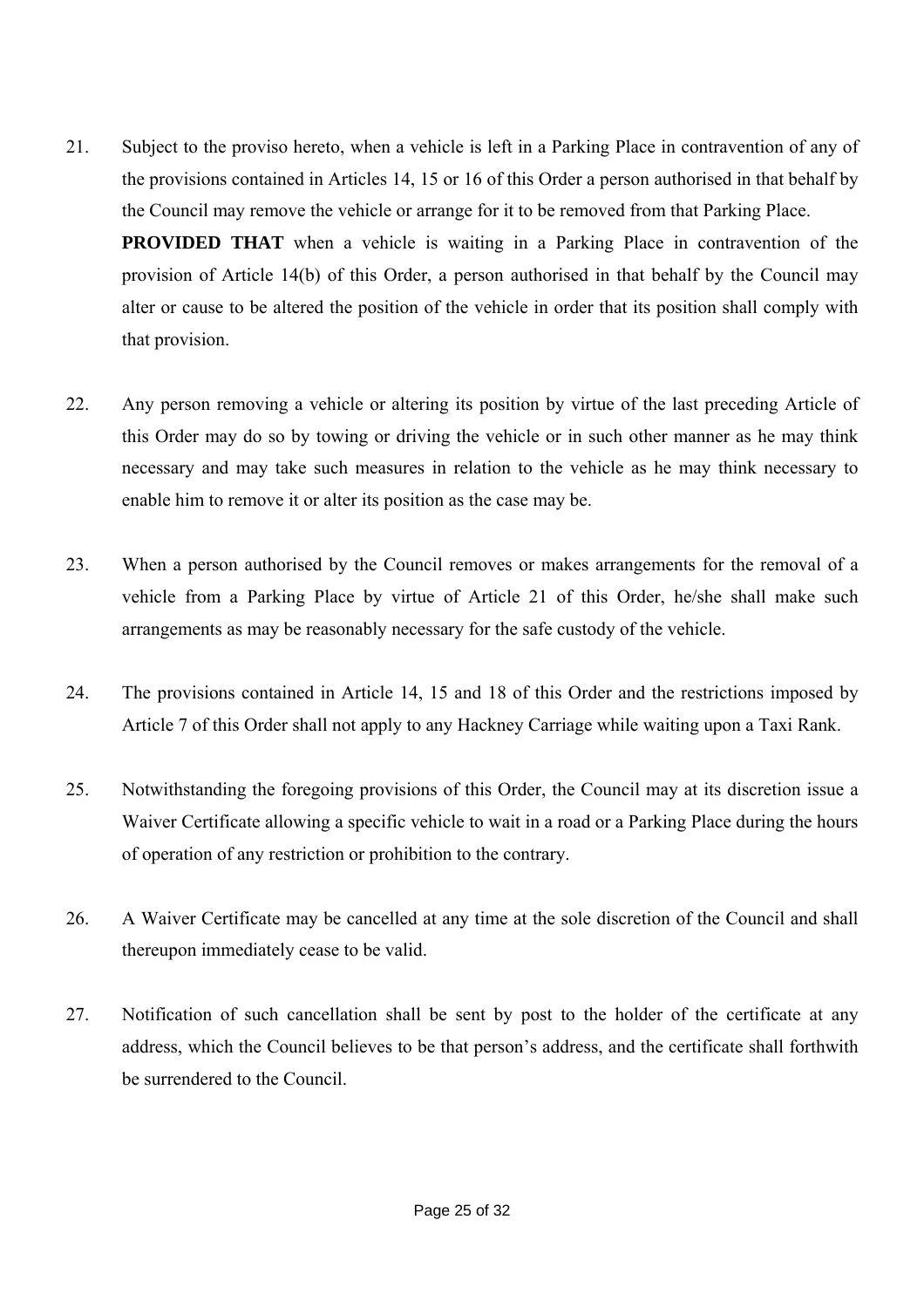# **PART IV PERMITS**

- 28. (1) Any Resident, who resides within a Residents parking zone identified on the Plans and is the Owner of a vehicle of the following class, that is to say a motor vehicle, a Goods Vehicle, an Invalid Carriage or a motorcycle,
	- (a) may apply to the Council or an Authorised Agent for a Permit for the parking of that vehicle in a Parking Place specified in paragraph (6) of this Article and any such application shall be made on a form issued by and obtainable from the Council or Authorised Agent and shall include the particulars and information required by such form to be supplied and such fee specified in Schedule 1 to this order. A Resident/applicant who is the holder of a Disabled Person's Badge shall be exempt from paying the Prescribed Fee;
	- (b) and has previously in accordance with the terms in (a) above purchased a Permit, may if space permits, as determined by the Council, apply for a second Permit for the parking of a Motor Vehicle in the Parking Places specified in paragraph (6) of this article and any such application shall be made on a form issued by and obtainable from the Council at a designated office and shall include the particulars and information required by such form together with the Prescribed Fee;
	- (c) may apply to the Council at its designated office for the issue of a Special Visitors Permit for the parking of a Motor Vehicle in the Parking Places specified in paragraph (6) of this article. The decision to issue a Special Visitors Permit is at the discretion of the Council or its designated officer. Subject to the satisfaction of the Council or its designated officer a Special Visitors Permit shall be issued for the parking of any Motor Vehicle in the Parking Places contained in that street as specified in the Plans upon payment of the Prescribed Fee;
	- (d) may apply to the Council for the issue of Residents Visitors' Permits for the parking of a Motor Vehicle in the Parking Places specified in paragraph (6) of this article and such application shall be made on a form obtainable from a designated office of the Council and shall include such particulars and information required by such form supplied together with the Fee Prescribed for the type of Residents Visitor's Permit required.
	- (2) The Council may, at its discretion, issue a Special Visitors Permit to persons engaged in a medical or caring profession, upon payment of the Prescribed Fee.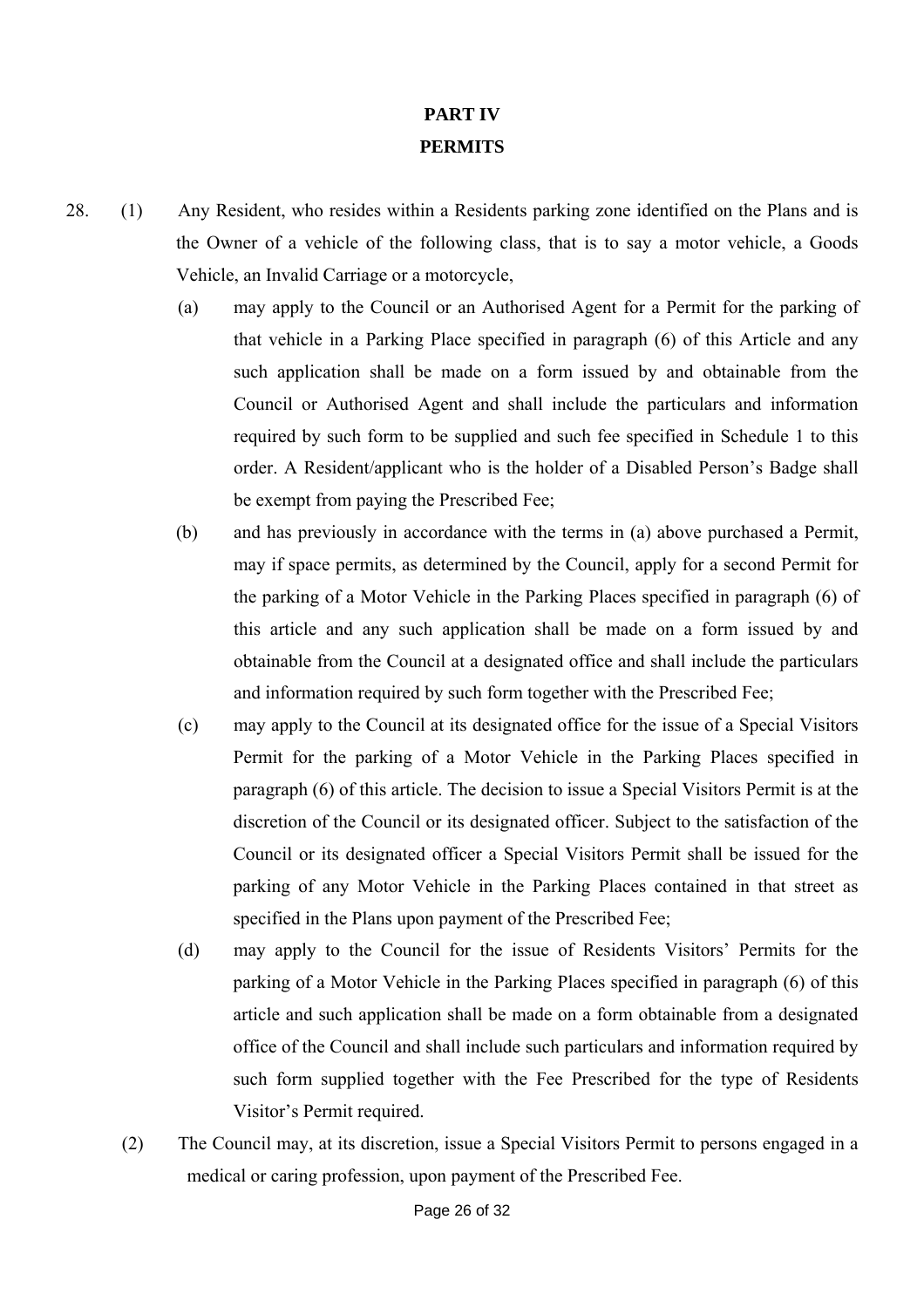- (3) Any Owner of a tourist accommodation establishment located within a Residents parking zone identified in the Plans may apply to the Council for the issue of Tourist Accommodation Permits for the sole use of guests staying at that establishment. Such application shall be made on a form obtainable from a designated office of the Council and shall include such particulars and information required by such form supplied together with the Fee Prescribed for the type of Permit required.
- (4) The Council or Authorised Agent may at any time require an applicant for a Permit or a Permit holder to produce to an officer of the Council or Authorised Agent such evidence in respect of an application for a Permit as they may reasonably require to verify the particulars or information given to them or to verify that the Permit is valid.
- (5) The Council or Authorised Agent upon being satisfied that the applicant is a Resident who is the Owner of a vehicle of the class specified in paragraph (1) of this Article, shall issue to the applicant one Residents, Special Visitor, Residents Visitor or Tourist Accommodation Parking Permit as appropriate for the leaving during the Permitted hours in a Parking Place of the vehicle to which such Permit relates, by the Owner or by any person using such vehicle with the consent of the Owner (other than a person to whom such vehicle has been let for hire and reward).
- (6) A Permit shall only be valid for use in a Parking Place so prescribed on a road identified on the Plans.
- 29. At all times during which a Motor Vehicle is waiting (other than a Motor Vehicle which is otherwise exempted by this Order) in a Parking Place for such a class of vehicle as specified in the Plans, a valid Permit shall be displayed in the Relevant Position.
- 30. A Permit shall be valid only for the vehicle in respect of which it is issued and no Permit holder shall cause or Permit any Permit issued to him by the Council to be displayed on any vehicle bearing a different registration number to that indicated on the Permit
- 31. A Permit shall cease to be valid on the occurrence of any one of the events set out below:
	- (a) the Permit holder ceasing to be a Resident, in the case of a Residents' First or Second Permit;
	- (b) the Permit holder ceasing to be the Owner of the Motor Vehicle in respect to which the Permit was issued;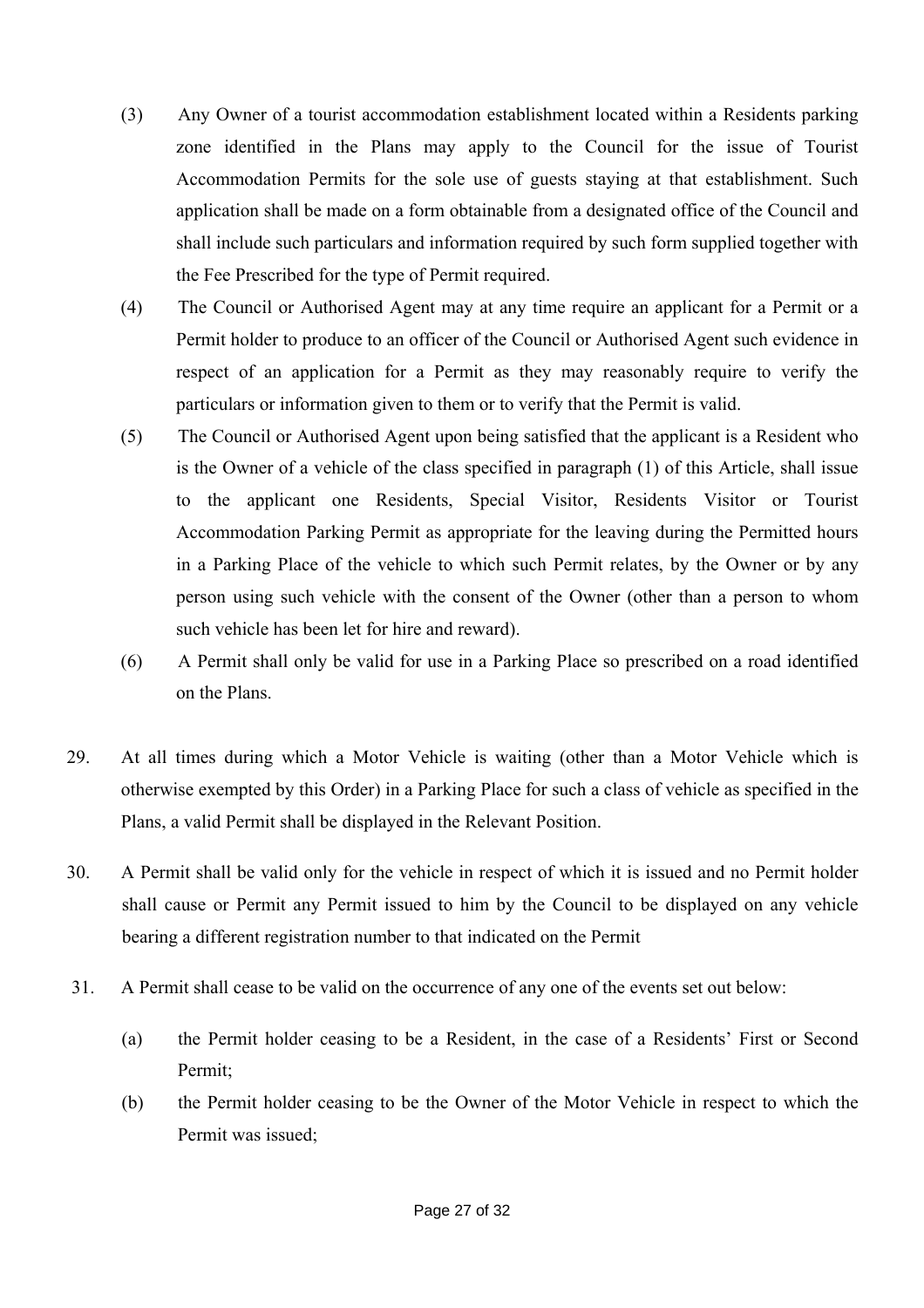- (c) the cancellation of such Permit by the Council under the provisions of Articles 33 and 34 to this Order;
- (d) the issue of a duplicate Permit by the Council under the provisions of Article 34;
- (e) the expiry of the period for which the Permit was issued;
- (f) the holder of a Special Visitors Permit issued under the provisions of Article  $28(1)(c)$  and 28(2) to this Order being no longer employed in the profession for which the said Permit was issued or no longer requiring to park a Motor Vehicle in pursuance of that profession in the manner for which the Permit was issued;
- (g) the Motor Vehicle in respect of which such Permit was issued being adapted or used in such a manner that it is not a Motor Vehicle of the class specified in this Order;
- (h) Where any Permit is issued to any person upon receipt of a cheque or credit card and the payment is subsequently dishonoured, the Permit shall cease to be of effect from the date of issue and the Council shall serve notice in writing on the person to whom the Permit was issued by way of the recorded delivery service or by delivering the notice to the person's last known address requiring that person to surrender the Permit to the Council within 48 hours of the receipt of that notice.
- 32. A Permit shall be in writing and shall include the following particulars:-
	- (a) the registration mark of the vehicle in respect of which the Permit has been issued;
	- (b) the period during which the Permit shall remain valid;
	- (c) an authentication that the Permit has been issued by the Council;
	- (d) the zone within which the Permit is valid
- 33. The Council may, entirely at its own discretion, cancel a Permit and notify the Permit holder at the address shown by that person on the application for the Permit or at any other address believed to be that person's place of abode and the Permit holder shall surrender the Permit to the Council within 2 working days of the receipt of the aforementioned Notice.
- 34. A First Residents' Permit, Second Residents' Permit or Special Visitors' Permit which –
	- (a) is lost, defaced, worn or stolen shall be replaced by the Council upon receipt of the Prescribed Fee;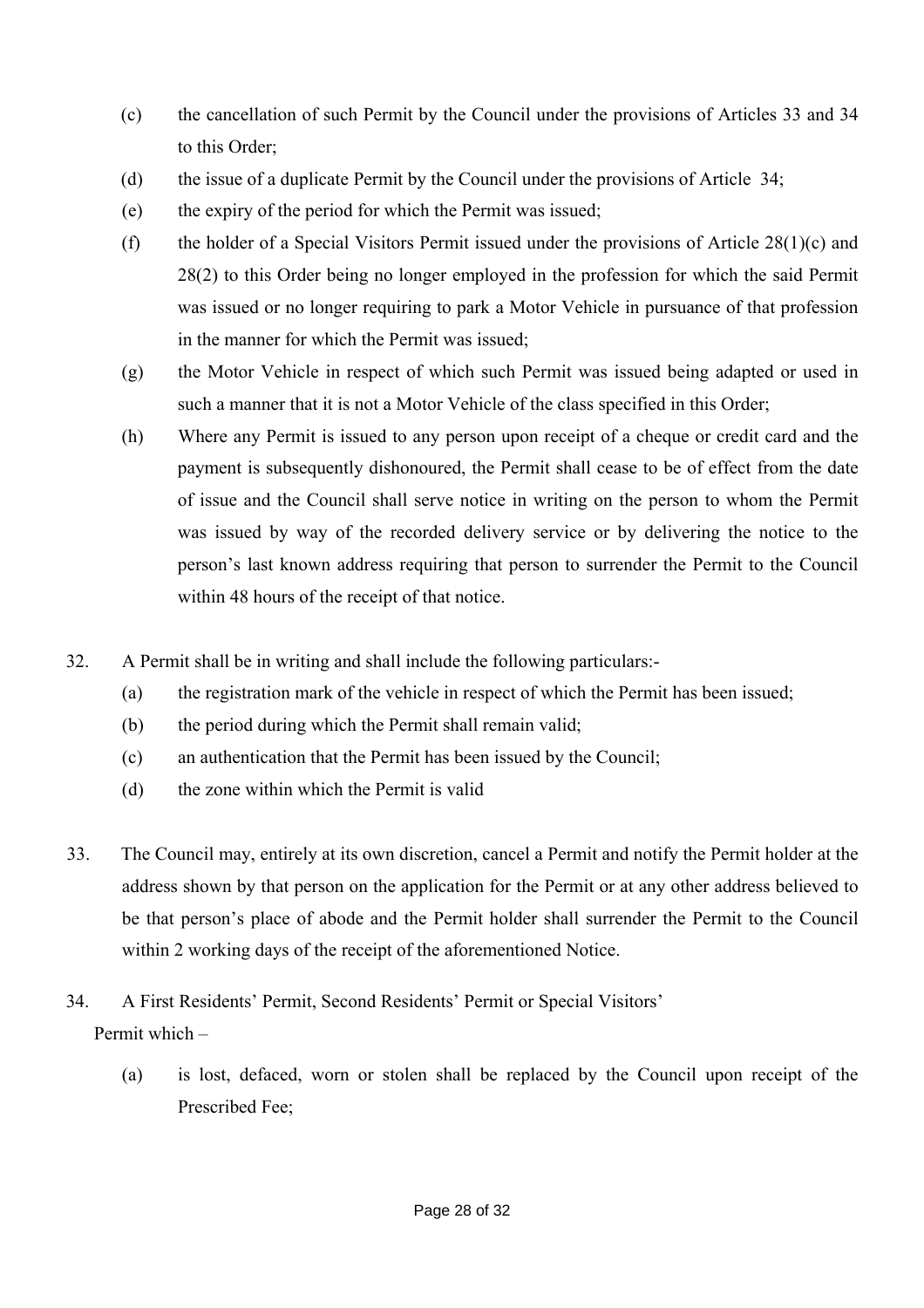(b) ceases to be valid in accordance with Article 31(b) to this Order shall be replaced by the Council, such replacement being issued in respect of a different Motor Vehicle owned by the Permit holder, upon receipt of the Prescribed Fee.

The Permit for which a replacement Permit is issued under the provisions of this clause shall be cancelled and the replacement Permit shall have the same expiry date as the Permit, which has been cancelled. Unless the Permit has been lost or stolen, it should be surrendered to the Council before a replacement Permit is issued.

- 35. A Residents Visitors Permit, or Tourist Accommodation Permit, which is unused, lost, defaced, worn or stolen shall not be replaced or eligible to a refund of any monies paid in respect of the purchase of that Permit.
- 36. All the provisions of this Order shall apply to a duplicate Permit to the same extent as they applied to the original Permit.
- 37. When a Permit has been displayed in accordance with the provisions of Article 29, no person other than a Police Constable in uniform or a Parking Attendant shall remove such Permit or notice from the vehicle unless authorised to do so by the Driver of that vehicle.

### **PART V**

### **DESIGNATED PARKING PLACES FOR DISABLED PERSONS' VEHICLES**

- 38. (1) The areas of land identified in the Plans and therein designated "Disabled Badge Holders Only" may be used, subject to the provisions of this Order, as Parking Places for disabled persons' Vehicles in such positions, during such periods and for such hours as are identified on the Plans.
	- (2) Where, within a Parking Place, there is a sign or surface marking which indicates that a parking bay is available only for a Disabled Person's Vehicle, the Driver of a vehicle shall not Permit it to wait in the parking bay unless the vehicle has displayed in a Relevant Position a valid Disabled Person's Badge and the vehicle is being used by the person to whom the badge is issued.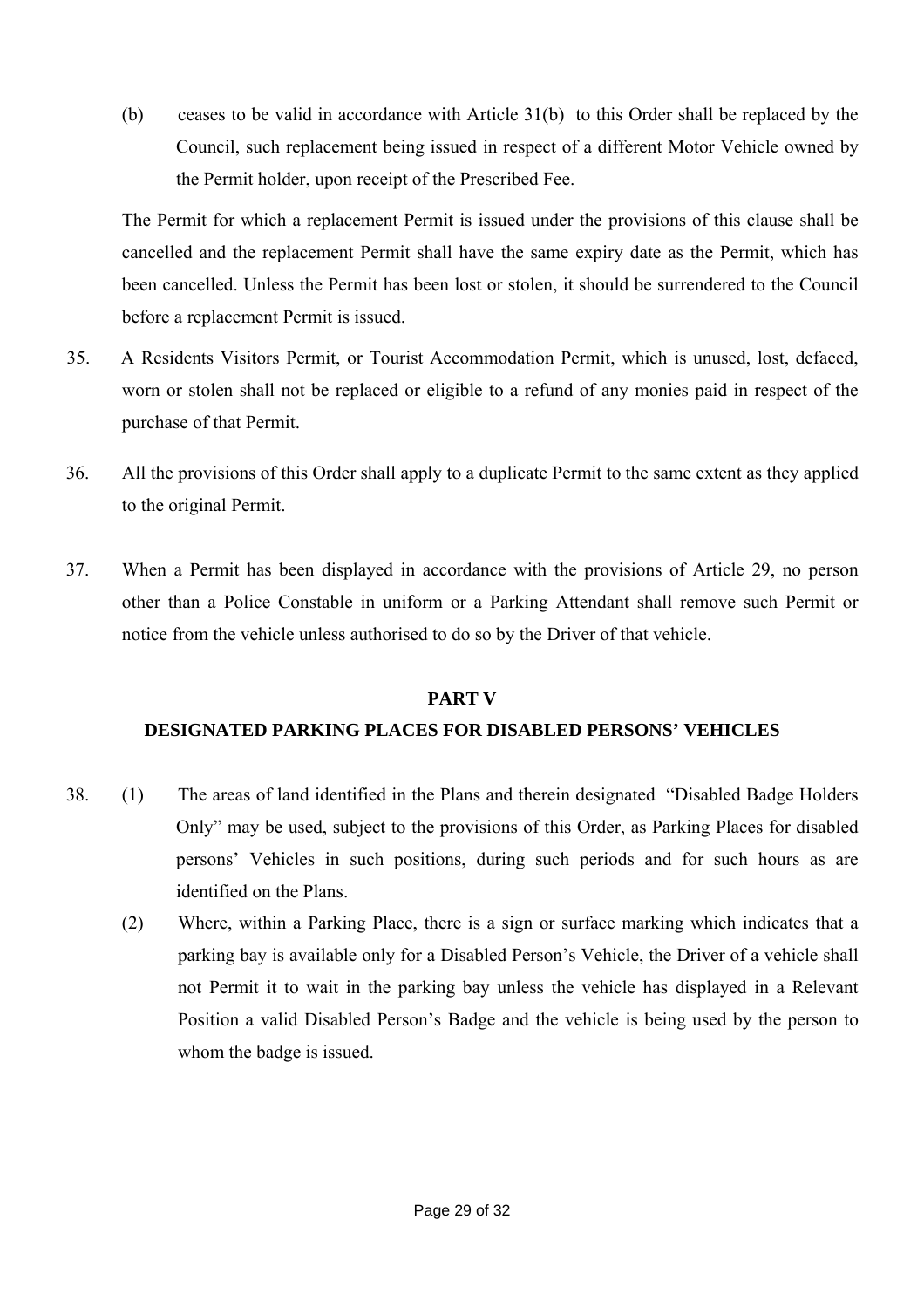# **PART VI CONTRAVENTION OF ORDER**

- 39. (1) If a vehicle is left in a Parking Place during the Permitted Hours or in any road or length of road in contravention of any provision of this Order, a Penalty Charge shall be payable and/or the vehicle may be removed from that location.
	- (2) In the case of a vehicle in respect of which a Penalty Charge is payable, a Penalty Charge Notice showing the information required by section 66(3) of the 1991 Act may then be issued by a Parking Attendant in uniform in accordance with section 66(1) of the said Act.
	- (3) In the case of a vehicle in respect of which the Penalty Charge may have been incurred, it shall be the duty of the Parking Attendant to attach to the vehicle in a conspicuous position a Notice which shall include the following particulars:
		- (a) the grounds on which the Parking Attendant believes that the Penalty Charge is payable with respect to the vehicle;
		- (b) the amount of the Penalty Charge which is payable;
		- (c) that the Penalty Charge must be paid before the end of the period of 28 days beginning with the date of the notice;
		- (d) that if the Penalty Charge is paid before the end of the period of 14 days beginning with the date of the Notice, the amount of the Penalty Charge will be reduced by the specified proportion;
		- (e) that if the Penalty Charge is not paid before the end of the 28 day period a Notice to Owner may be served by the Local Authority on the person appearing to be the Owner of the vehicle; and
		- (f) the address to which payment of the Penalty Charge must be made or sent.
	- (4) Payment of the Penalty Charge to the Council shall be made as specified on the PCN to arrive not later than 4.30 p.m. of the fourteenth day following the day on which the Penalty Charge notice was issued provided that if the said fourteenth day falls upon a day on which the said department is closed the period within which the Penalty Charge shall be paid to the Council shall be extended until 4.30 p.m. on the next full day on which the said department is open.
	- (5) If the Penalty Charge is not paid within 28 days of the Notice to Owner, the charge may be increased by 50% on the issue of a Charge Certificate in accordance with the provisions of paragraph 6 of schedule 6 of the 1991 Act.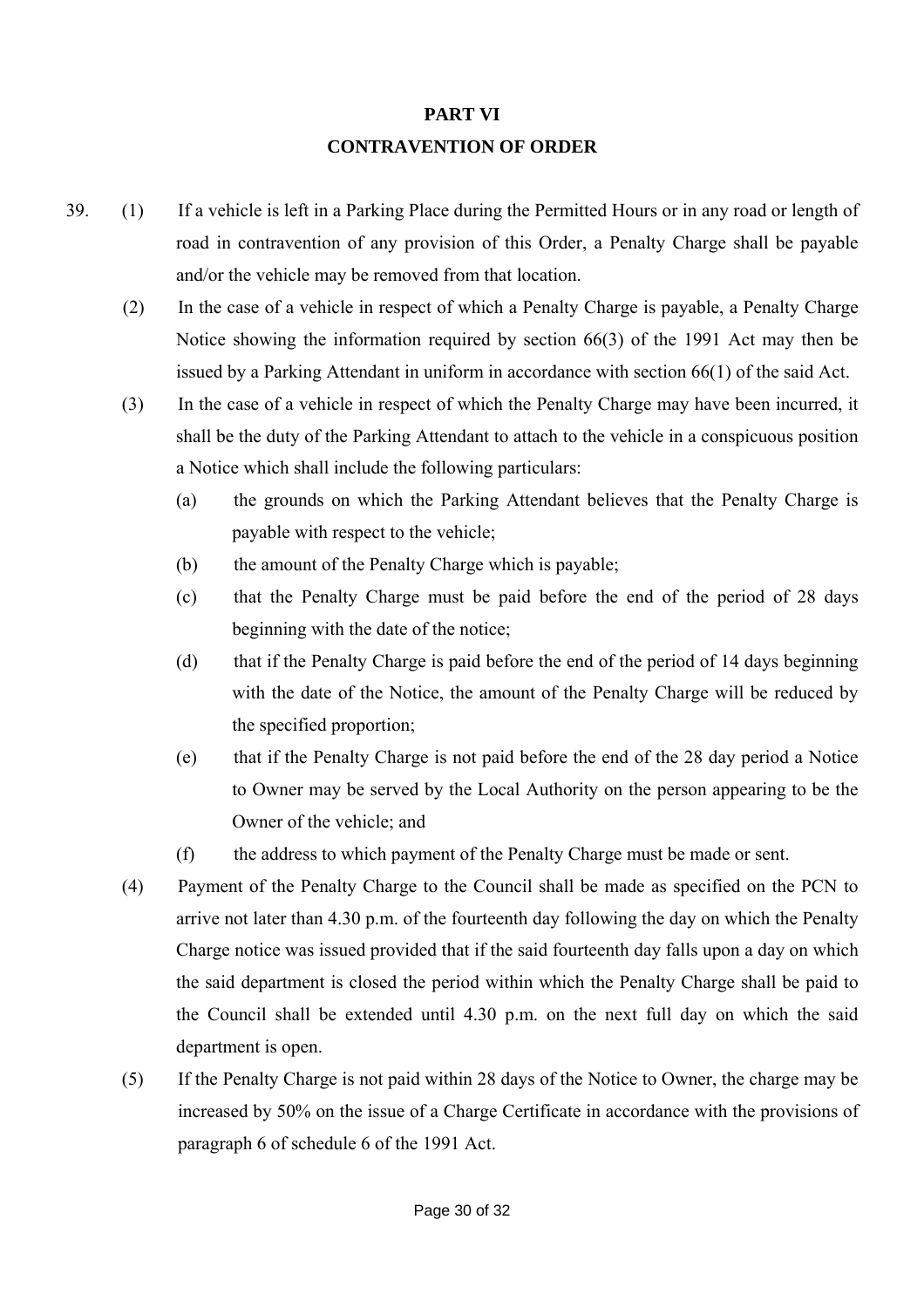- (6) Continuing failure to pay may result in a judgement in the County Court against the Owner to enable the Council to recover payments due.
- (7) A Penalty Charge Notice affixed to a vehicle in accordance with the provisions of Article 39 shall not be removed or interfered with except by or under the authority of the Owner or person in charge of the vehicle or the Council.
- (8) If a vehicle is left after a Penalty Charge has been incurred, a Parking Attendant in uniform or a person acting under his direction may attach to the vehicle an Immobilisation Device and a notice in accordance with the requirements of section 69(1) and (2) of the 1991 Act and that vehicle shall only be released from the device on payment of the Penalty Charge, or as the case may be a reduced Penalty Charge, along with such release fee as may be required by the Council.
- (9) Where a Parking Attendant has removed or caused to be removed a vehicle in accordance with paragraph (1) of this Article:-
	- (a) he/she shall provide for the safe custody of the vehicle;
	- (b) the Council shall be entitled to recover from the person responsible for such charges in respect of the removal, storage and disposal of the vehicle as it might prescribe from time to time;
	- (c) the provisions of the Road Traffic Regulation Act 1984 as amended shall apply to the disposal of any such vehicle removed by or on behalf of the Council pursuant to this Article.

# **PART VII VALIDITY**

40. If a court, the Department for Transport, the National Parking Adjudication Service or the Traffic Enforcement Centre declares any part of this Order to be invalid or unenforceable, such declaration shall not invalidate the remainder of the Order.

## **PART VIII REVOCATIONS**

41. The following Orders are hereby revoked:

(1) the Council of Gwynedd (Prohibition and Restriction of Waiting and Street Parking Places) (Caernarfon and Bangor) Order 2007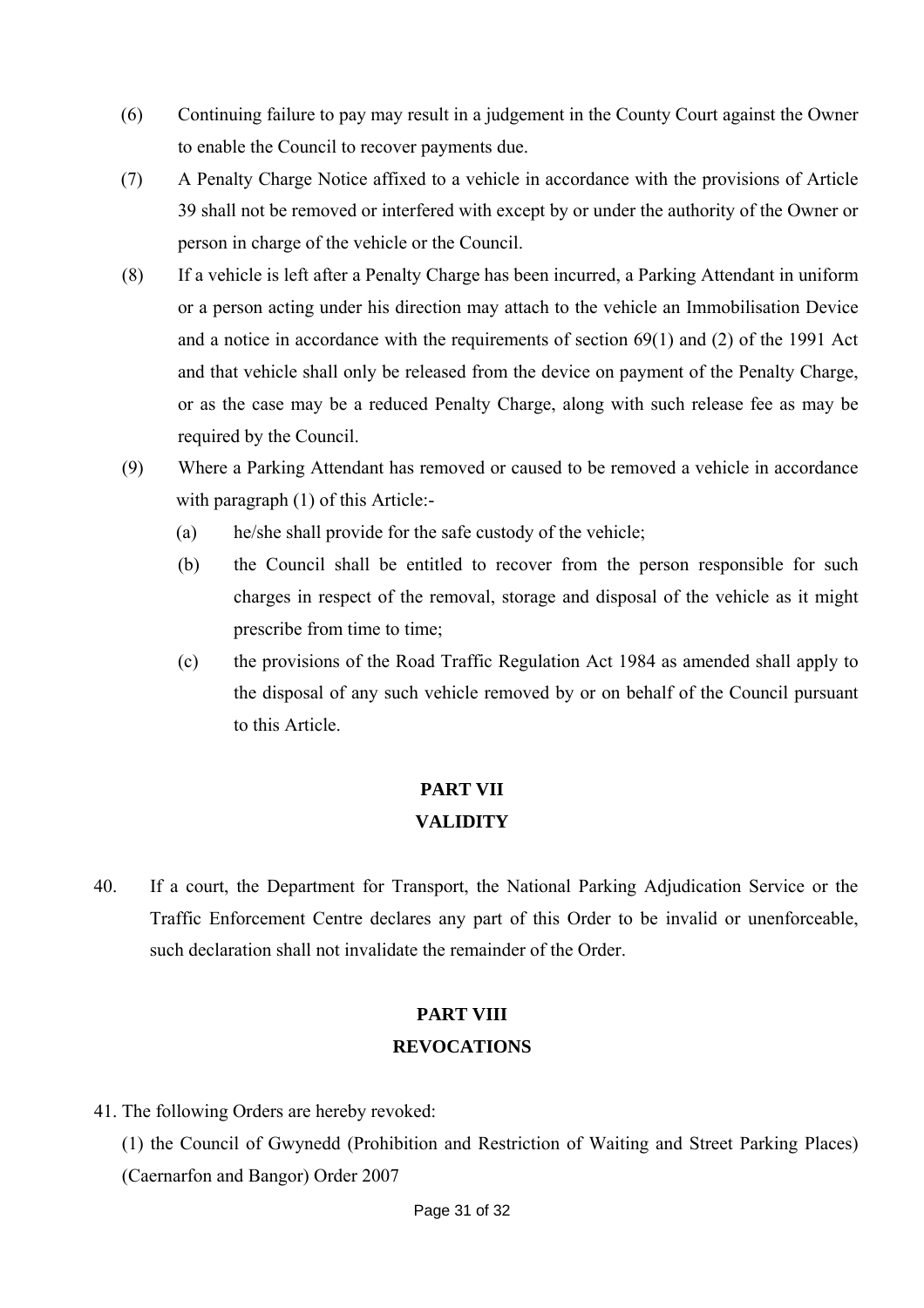(2) the Council of Gwynedd (Prohibition and Restriction of Waiting and Street Parking Places) (Areas outside Caernarfon and Bangor) Order 2007

(3) The Gwynedd Council (On Street Parking Places) Minor Order 2007

Given under the Common Seal of the Council of Gwynedd the  $21<sup>st</sup>$  day of September Two Thousand and Seven

**LLOFNODWYD FEL** ) **GWEITHRED** trwy osod **SÊL** ) **GYFFREDIN CYNGOR** ) **GWYNEDD** ym mhresenoldeb:-**EXECUTED AS A DEED** by affixing **THE COMMON SEAL** )

of **GWYNEDD COUNCIL** ) in the presence of:  $\qquad \qquad$  )

> **Llofnodwr Awdurdodedig Authorised Signatory**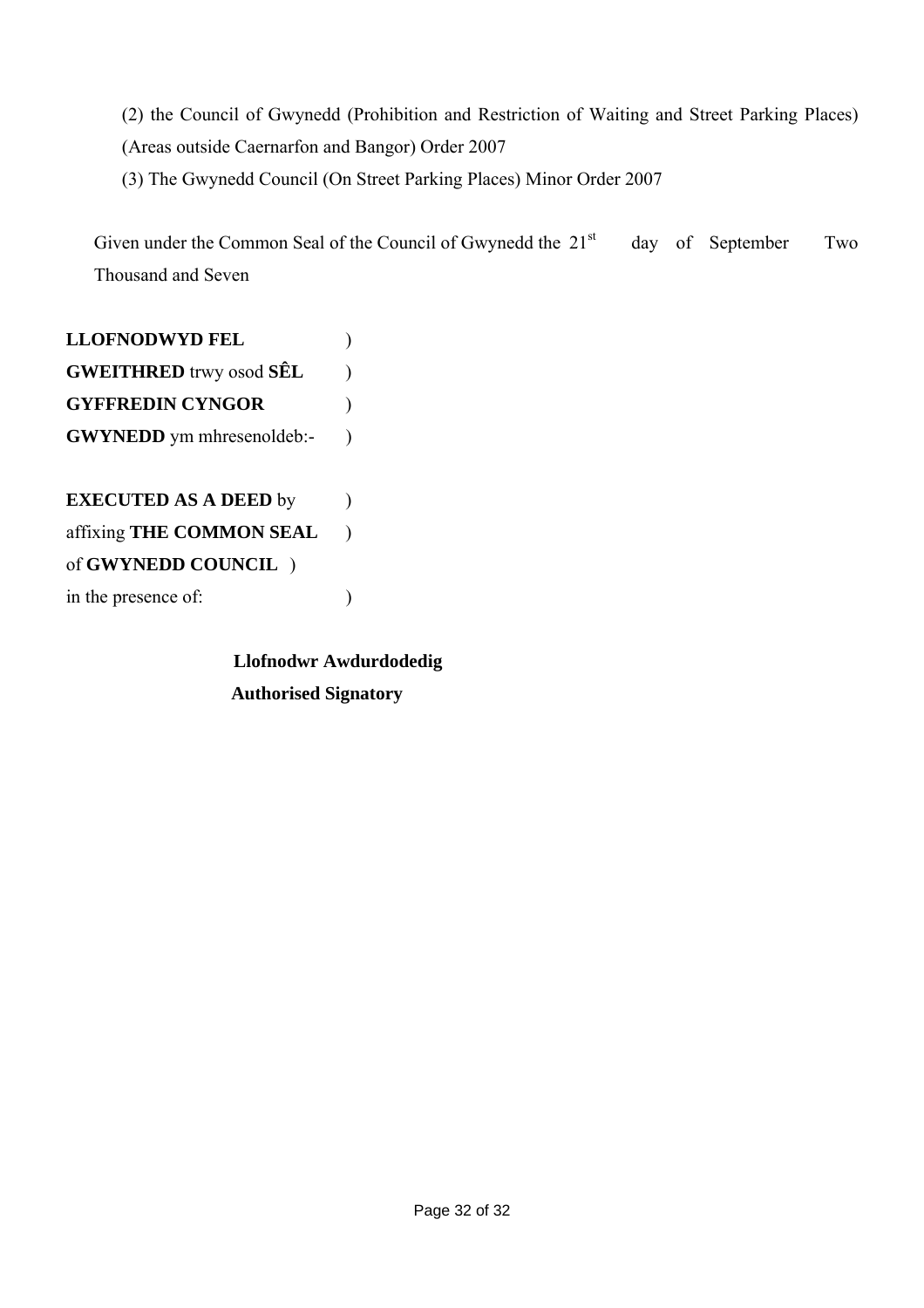# GORCHYMYN CYNGOR GWYNEDD (GWAHARDD A CHYFYNGU AROS A MANNAU PARCIO AR Y STRYD) GORCHYMYN CYDGRYNHOI 2007

Mae Cyngor Gwynedd (y cyfeirir ato wedi hyn fel "y Cyngor") trwy ymarfer ei bwerau o dan Adrannau 1(1), 2(1) i (3), 4(2), 19, 32, 35, 45, 46, 47 a 124 o a Rhan IV o Atodlen 9 o Ddeddf Rheoli Traffig y Ffyrdd 1984, fel y newidiwyd a Deddf Traffig Ffordd 1991 a phob pŵer galluogi arall ac ar ôl ymgynghori gyda Phrif Swyddog yr Heddlu yn unol â Rhan III o Atodlen 9 i Ddeddf 1984 a chyda Deddf Traffig Ffordd 1991, drwy hyn yn gwneud y Gorchymyn a ganlyn:-

### **RHAN I**

### **ENWI A DEHONGLI**

- 1. Daw'r Gorchymyn hwn i rym ar y 1af dydd o Hydref 2007 a gellir cyfeirio ato fel Gorchymyn Cyngor Gwynedd (Gwahardd a Chyfyngu Aros a Mannau Parcio ar y Stryd) Gorchymyn Cydgrynhoi 2007.
- 2. Yn y Gorchymyn hwn, ac eithrio lle bo'r cyd-destun yn golygu rhywbeth gwahanol mae i'r ymadroddion a ganlyn yr ystyron a roddir iddynt yma:

mae gan *"***Ambiwlans***"* yr un ystyr a'r hyn sy'n y Ddeddf Ecséis a Chofrestru Cerbydau 1994;

golyga *"***Asiant Awdurdodedig***"* y contractwr gwasanaethau parcio a benodwyd gan neu a awdurdodwyd yn briodol i weithredu ar ran y Cyngor i ddibenion goruchwylio a gorfodi'r Gorchymyn hwn;

 mae *"***Man Parcio Awdurdodedig***"* yn golygu unrhyw Fan Parcio ar y ffordd a awdurdodwyd neu a ddynodwyd gan y Gorchymyn hwn;

mae ystyr *"***Bws***"* yr un fath a'r hyn sydd yn Rheoliad 22 o Reoliadau 2002;

golyga *"***Arosfan Bws***"* unrhyw ran o'r gerbydlon a fwriadwyd i Fysiau aros, sydd wedi ei chynnwys ac wedi ei dangos gan farciau ar y ffordd sy'n cydymffurfio gyda diagram 1025.1 neu 1025.3 neu 1025.4 ac yn ymgorffori'r geiriau "Arosfan Bws" yn Atodlen 6 gydag arwydd yn cydymffurfio gyda diagram 970 yn Atodlen 5 i Reoliadau 2002;

mae *"***Clirffordd Arosfan Bws***"* yn golygu unrhyw ran o'r Gerbydlon a fwriadwyd ar gyfer bysiau sy'n aros, sydd wedi ei chynnwys ac a ddangosir gan farciau ffordd sy'n cydymffurfio gyda diagram 1025.1, .3 a .4 yn Atodlen 6 ag arwydd sy'n cydymffurfio gyda diagram 974 yn Atodlen 5 i Reoliadau 2002;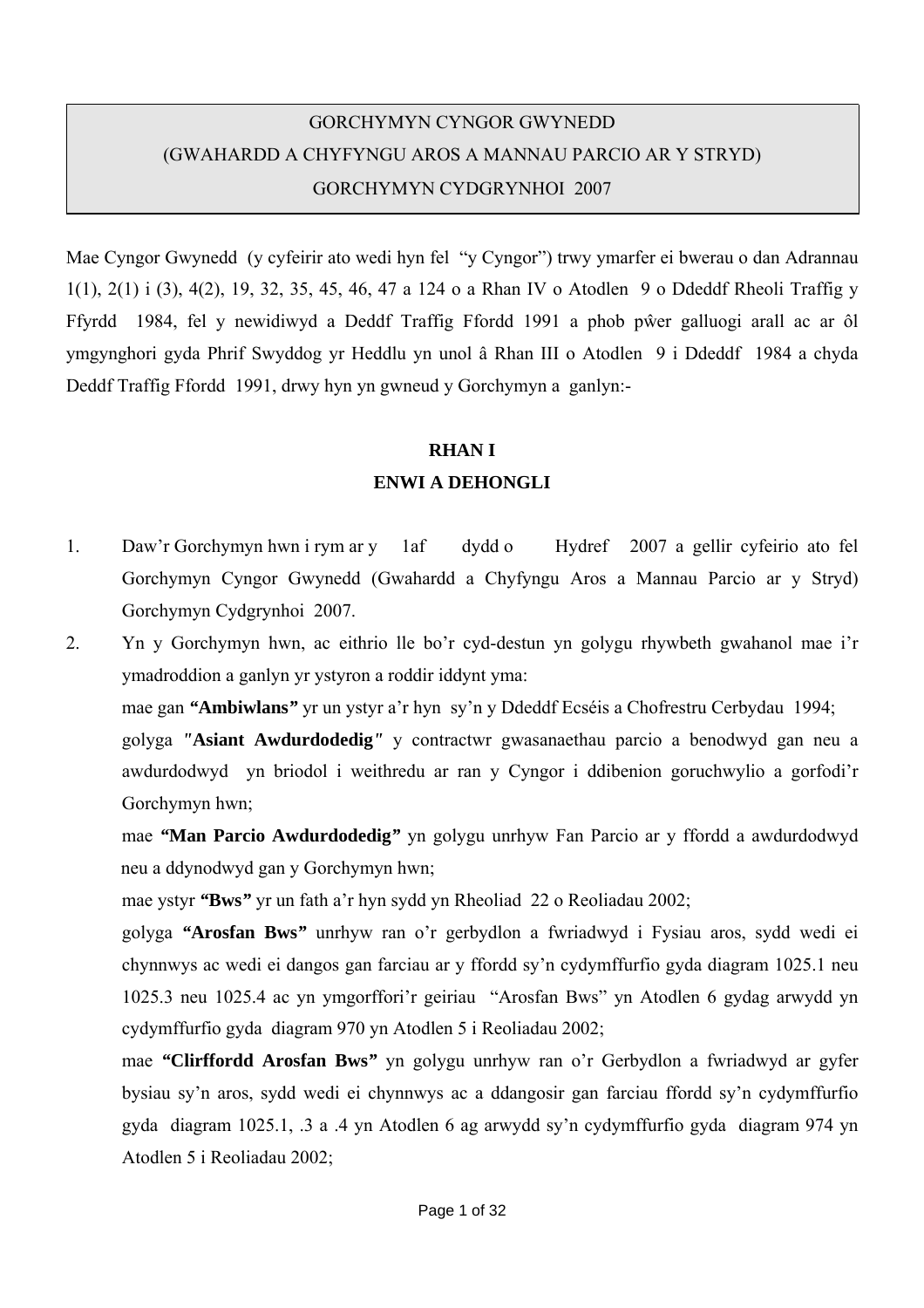mae *"***Cerbydlon***"* yn golygu ffordd sy'n briffordd neu wedi ei chynnwys yn rhan ohoni (heblaw am drac beic) y mae gan y cyhoedd hawl tramwy i gerbydau deithio;

mae i *"***Cerbyd Person Anabl***"* yr un ystyron ac sydd yn y Rheoliadau Gorchmynion Traffig Awdurdodau Lleol (Eithriadau i Bobl Anabl) (Cymru) 2000;

mae **"Bathodyn Person Anabl** *"* a *"***Disg Parcio***"* yn golygu'r bathodyn a'r disg a gyflwynwyd gan yr awdurdod lleol yn unol â darpariaethau'r Rheoliadau Personau Anabl (Bathodynnau ar gyfer Cerbydau Modur) (Cymru) 2000 neu yn fathodyn sy'n gweithredu o dan y rheoliadau yma fel pe byddai'n Fathodyn Person Anabl;

golyga *"***Gyrrwr***"*, mewn perthynas â cherbyd sy'n aros mewn lle parcio neu ar ffordd neu ddarn o ffordd, y person oedd yn gyrru'r cerbyd ar yr adeg y cafodd ei adael yn y Man Parcio hwnnw neu'r ffordd neu ran o'r ffordd;

mae *"***Deddfiad***"* yn golygu unrhyw ddeddfiad, boed yn gyhoeddus cyffredinol neu yn lleol, ac mae'n cynnwys unrhyw orchymyn, is-ddeddf, rheol, rheoliad, cynllun neu unrhyw offeryn arall sydd mewn grym drwy rinwedd Deddfiad a bydd unrhyw gyfeiriad yn y Gorchymyn hwn at unrhyw Ddeddfiad yn cael ei ystyried fel cyfeiriad at y Deddfiad hwnnw fel y newidiwyd, defnyddiwyd, cydgrynhowyd, ail-ddeddfwyd neu sydd mewn grym drwy rinwedd unrhyw Ddeddfiad dilynol;

mae *"***Nwyddau***"* yn golygu nwyddau neu lwyth o unrhyw ddisgrifiad ac yn cynnwys pecynnau post o unrhyw fath;

mae *"***Cerbyd Nwyddau***"* yn golygu cerbyd modur sydd wedi ei adeiladu neu ei addasu i gludo Nwyddau ac nad yw yn ddim mwy na 5.30 metr o hyd neu 2.25 metr o uchder;

mae *"***Cerbyd Hacni***"* yn golygu cerbyd a drwyddedwyd o dan Adran 38 o'r Ddeddf Cerbydau (Ecséis), 1971;

mae ystyr **"Dyfais Rhwystro Symud"** yr un fath â'r ystyr yn Adran 104(9) Deddf 1984;

mae *"***Llwytho***"* yn cynnwys Llwytho neu Ddadlwytho Nwyddau i neu o gerbyd;

mae gan *"***Feic Modur***"* a *"***Cerbyd yr Anabl***"* yr un ystyron ag yn Adran 136 o Ddeddf 1984; mae gan *"***Cerbyd Modur***"* yr un ystyr a'r hyn sydd yn Adran 136 o Ddeddf 1984;

golyga *"***Perchennog***",* mewn perthynas â'r cerbyd yr unigolyn sy'n cadw'r cerbyd. Wrth benderfynu pwy oedd Perchennog y cerbyd ar unrhyw adeg fe ragdybir mai'r Perchennog yw'r unigolyn y cafodd y cerbyd ei gofrestru yn ei enw ar y pryd o dan y Ddeddf Ecséis Cerbydau a Chofrestru 1994;

mae **"Gweinyddwr Parcio"** yn golygu unrhyw swyddog o'r Cyngor sydd wedi'i awdurdodi gan neu ar ran y Cyngor i oruchwylio a rheoli cerbydau mewn unrhyw Fan Parcio a gorfodi darpariaethau'r Gorchymyn hwn yn unol ag Adran 63A, Deddf 1984;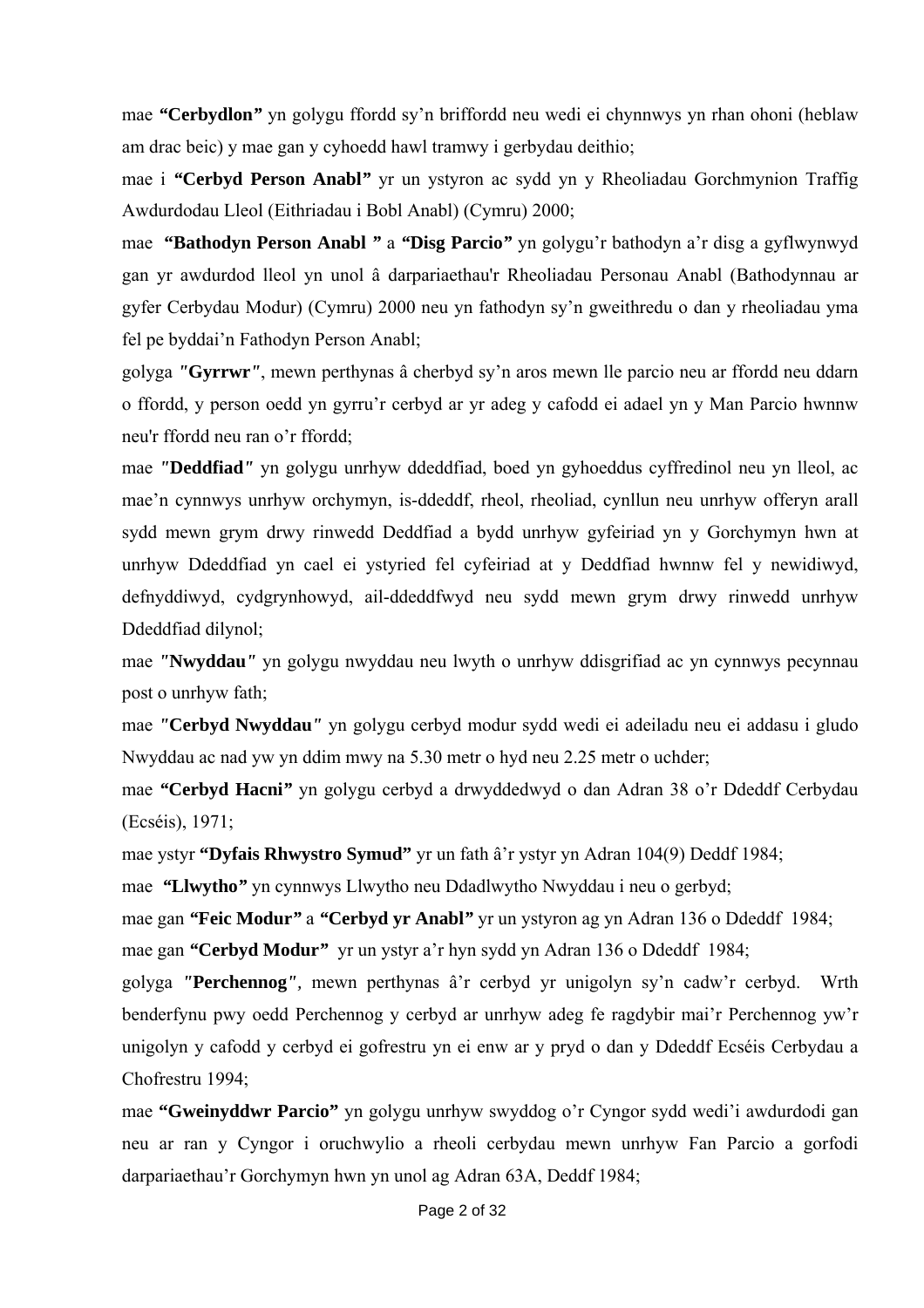mae *"***Man Parcio***"* yn golygu unrhyw Fan Parcio a ddangosir ar Gerbydlon gan farciau yn unol â Rheoliadau 2002, ar ffordd a ddynodwyd gan orchymyn a wnaed neu sydd a'r effaith fel pe tai wedi ei wneud o dan Ddeddf 1984;

 mae **"Tâl Cosb"** yn golygu tâl fel nodir yn Erthygl ### y Gorchymyn hwn fel y'i newidiwyd o bryd i'w gilydd yn unol â darpariaethau Adran 74 ac Atodlen 3, Deddf 1991;

 mae **"Rhybudd Tâl Cosb"** neu "RhTC" yn golygu rhybudd a roddwyd neu a gyflwynwyd gan Weinyddwr Parcio yn unol â darpariaethau Adran 66 ac Atodlen 3, Deddf 1991;

mae *"***Cerdyn Parcio***"* yn golygu Cerdyn Parcio gyflwynwyd o dan ddarpariaethau'r Gorchymyn hwn;

 golyga *"***Deilydd Cerdyn Parcio***"* unigolyn y cyflwynwyd y Cerdyn Parcio iddo o dan ddarpariaethau'r Gorchymyn hwn;

mae *"***Oriau a Ganiateir***"* yn golygu'r oriau a nodwyd ar y Cynlluniau;

Mae '**Cynlluniau**' yn golygu'r cynlluniau sydd yn yr Atodlen sydd ynghlwm i'r Gorchymyn hwn mae **"Ffi Benodol"** yn golygu'r Ffi a bennwyd gan y Cyngor i gyflwyno Caniatâd;

mae *"***Safle Perthnasol***"* o safbwynt: -

- (a) Bathodyn Person Anabl, yn golygu
	- (i) yn achos cerbyd gyda borden flaen neu banel ffasgia, bydd y bathodyn yn cael ei arddangos arno fel bod rhan 1 o'r bathodyn yn glir o du allan i'r cerbyd; neu
	- (ii) yn achos cerbyd heb forden flaen neu banel ffasgia, bydd y bathodyn yn cael ei arddangos mewn safle amlwg ar y cerbyd fel bod rhan 1 o'r bathodyn yn glir o du allan i'r cerbyd;
- (b) mae Disg Parcio Person Anabl, yn golygu bod yr ochr sy'n dangos y chwarter awr pan ddechreuodd yr amser aros i'w weld yn glir o du allan i'r cerbyd;
- (c) mae Cerdyn Parcio Preswylydd a Thystysgrif Hepgor, yn golygu
	- (i) yn achos cerbyd gyda borden flaen neu banel ffasgia, bydd y Cerdyn Parcio yn cael ei arddangos arno fel bod rhan o'r Cerdyn i'w weld yn glir o du allan i'r cerbyd; neu
	- (ii) yn achos cerbyd heb forden flaen neu banel ffasgia, bydd y Cerdyn Parcio yn cael ei arddangos mewn safle amlwg ar y cerbyd fel bod y Cerdyn i'w weld yn glir o du allan i'r cerbyd;

mae *"***Preswylydd***"* yn golygu person sydd â'i gartref arferol yn eiddo lle mae'r cyfeiriad post ar ffordd neu ar ran o ffordd a nodwyd fel parth parcio i Breswylwyr ar y Cynlluniau;

mae *"***Safle Penodol***"* yn golygu cerbyd a adawyd mewn Man Parcio yn ystod yr Oriau a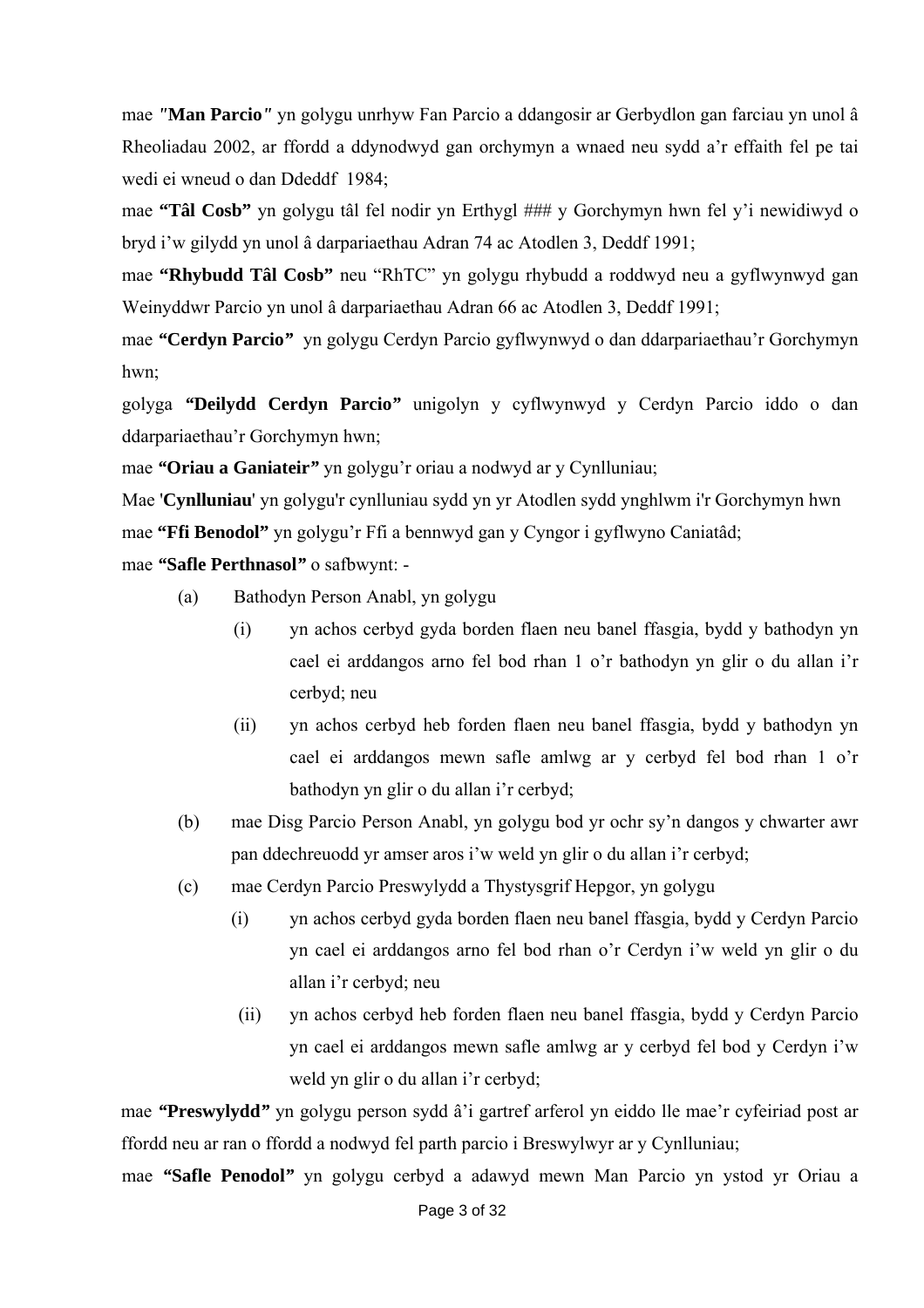Ganiateir yn unol â darpariaethau blaenorol y Gorchymyn hwn sy'n achosi iddo sefyll:-

- (a) yn achos y Man Parcio mewn perthynas â lle bo darpariaethau arbennig ynglŷn â'r modd mae cerbyd yn sefyll yn y lle hwnnw wedi eu pennu yn y Cynlluniau fe fyddant yn unol â'r darpariaethau hynny;
- (b) yn achos unrhyw Fan Parcio arall
	- (i) os nad yw'r Man Parcio ar stryd unffordd, fod yr ochr chwith neu ochr agosaf y cerbyd ger ochr chwith y Gerbydlon;
	- (ii) bod y pellter rhwng ochr y Gerbydlon ag olwyn agosaf y cerbyd ddim mwy na 300 milimetr;
- (c) fel bod pob rhan o'r cerbyd o fewn cyfyngiadau'r Man Parcio;
- (d) nad oes unrhyw ran o'r cerbyd yn rhwystro unrhyw fodd cerbydol o fynediad i mewn neu allan o unrhyw eiddo ger ochr y ffordd lle mae'r cerbyd yn aros.

mae *"***Rheng Dacsi***"* yn golygu ardal o'r Gerbydlon sydd wedi ei chynnwys o fewn ac wedi ei dangos gan farciau ffordd sy'n cydymffurfio gyda diagram 1028.2 yn Atodlen 6 o Reoliadau 2002;

golyga *"***Oriau Penodol***"* yr oriau a nodwyd ar gyfer mannau parcio neu ddadlwytho ar y Cynlluniau;

mae gan *"***System Telathrebu***"* yr un ystyr a'r hyn sydd yn Neddf Telathrebu 1984;

mae *"***Rheoliadau 2002***"* yn golygu'r Rheoliadau Arwyddion Traffig a Chyfarwyddiadau Cyffredinol 2002;

mae *"***Deddf 1984***"* yn golygu Deddf Rheoli Traffig y Ffyrdd 1984;

mae **"Deddf 1991"** yn golygu Deddf Traffig y Ffyrdd 1991;

mae *"***Arwydd Traffig***"* yn golygu arwydd o unrhyw faint, lliw a math a bennwyd neu a awdurdodwyd yn unol â neu a'r effaith fel pe byddai wedi ei bennu neu ei awdurdodi yn unol ag Adran 64 o Ddeddf 1984;

mae *"***Tystysgrif Hepgor***"* yn golygu tystysgrif a gyflwynwyd yn briodol ar ran y Cyngor i ddibenion Erthygl 25 sy'n caniatáu i gerbyd penodol i aros mewn amgylchiadau penodol ar ddarn neu ddarnau o ffordd lle y byddai'r aros i'r cerbyd hwnnw fel arall yn cael ei wahardd.

- 3. Ac eithrio lle dywedir fel arall, mae unrhyw gyfeiriad yn y Gorchymyn hwn at Erthygl neu Atodlen rifedig yn gyfeiriad at yr Erthygl neu'r Atodlen sydd a'r rhif hwnnw yn y Gorchymyn hwn.
- 4. Bydd y gwaharddiadau a osodwyd gan y Gorchymyn hwn yn ychwanegol i ac nid yn amharu ar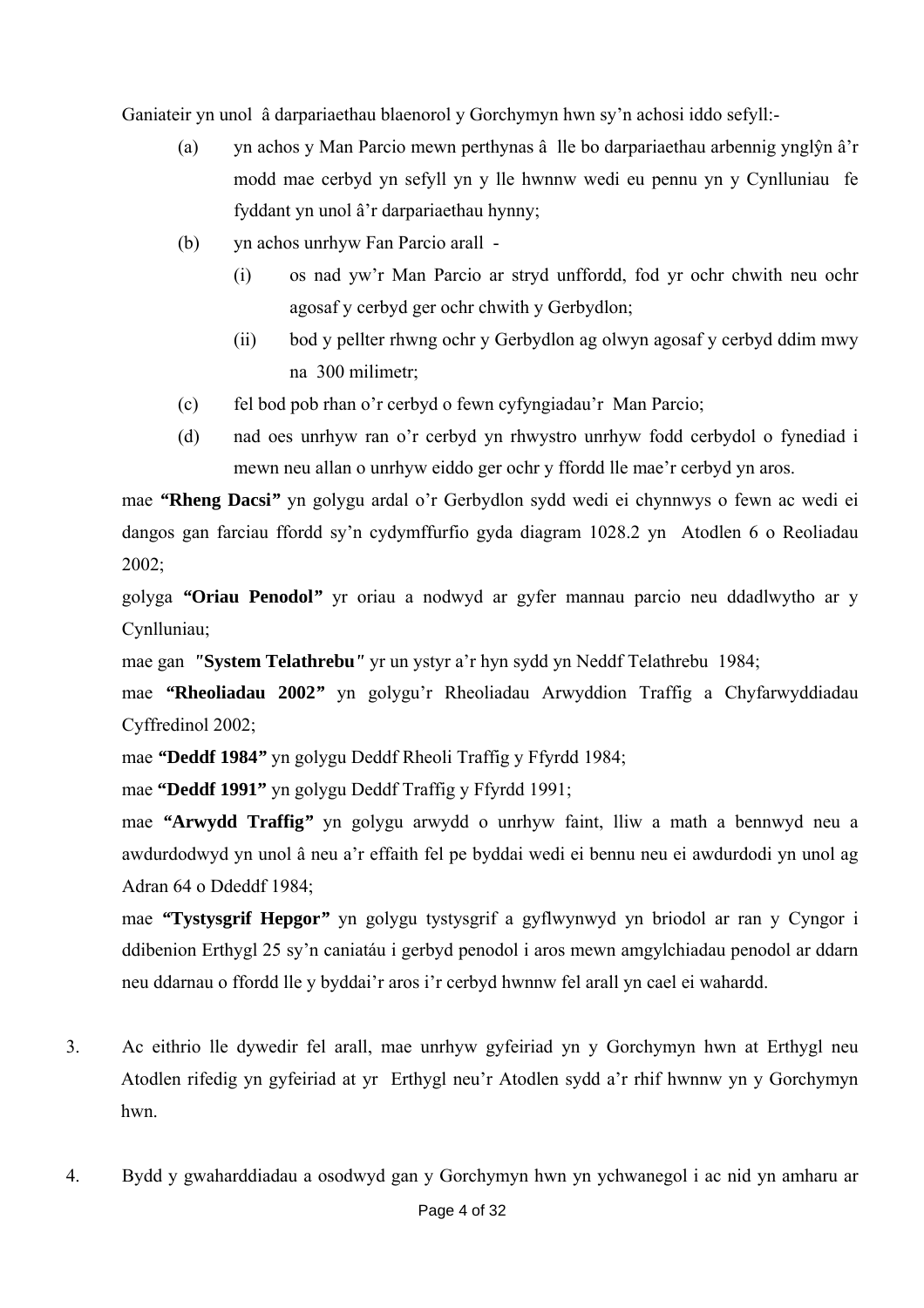unrhyw gyfyngiad, gwaharddiad neu ofyniad a osodwyd gan unrhyw Reoliadau neu Orchmynion a wnaed neu fel pe byddent wedi eu gwneud o dan Ddeddf 1984, neu gan neu o dan unrhyw Ddeddfiad arall.

- 5. Oddieithr lle fo'r gwrthwyneb yn cael ei nodi, bydd unrhyw gyfeiriad yn y Gorchymyn hwn i:
	- (a) y Gorchymyn hwn neu Orchymyn arall yn cael eu dehongli fel cyfeiriad i'r Gorchymyn hwn neu, fel bo'n berthnasol, orchymyn arall, gan y gall fod hwn wedi neu y bydd o bryd i'w gilydd yn cael eu newid, amrywio neu ychwanegu atynt;
	- (b) Statud neu Reoliad yn cael ei ddehongli fel cyfeiriad at Statud neu Reoliadau o'r fath gan y gall eu bod wedi neu y byddant o bryd i'w gilydd yn cael eu newid neu eu hail-ddeddfu.
- 6. Mae Deddf Dehongli 1978 yn berthnasol i ddehongli'r Gorchymyn hwn fel mae'n berthnasol i ddehongli Deddf Seneddol ac fel pe byddai ar gyfer dibenion Adran 21 o'r Ddeddf honno fod y Gorchymyn hwn yn Ddeddf Seneddol, a phe byddai'r Gorchmynion a ddiddymwyd gan Erthygl 41 yn Ddeddfau Seneddol a ddiddymwyd trwy hynny.

# **RHAN II GWAHARDD A CHYFYNGU AROS**

- 7. Oddieithr fel y darparwyd yn Erthyglau 8 i 12 o'r Gorchymyn hwn nid fydd unrhyw unigolyn, ac eithrio ar gyfarwyddyd neu gyda chaniatâd cwnstabl o'r heddlu yn ei wisg, warden traffig neu Gynorthwywr Parcio, yn achosi nac yn caniatáu i unrhyw gerbyd i aros ar y ffyrdd neu ochrau'r ffyrdd a nodwyd (ac eithrio'r Cefnffyrdd nad yw'r Gorchymyn hwn yn berthnasol iddynt, ond a ddangosir fel canllaw yn unig) ac am y cyfnodau a nodwyd (neu yn achos ffordd neu ochr y ffordd lle fo aros cyfyngedig yn cael ei Ganiatáu, heblaw yn ystod y cyfnod a nodwyd) ar y Cynlluniau.
- 8. Ni fydd dim yn Erthygl 7 o'r Gorchymyn hwn yn ei gwneud hi'n anghyfreithlon i achosi neu i Ganiatáu i unrhyw gerbyd i aros cyn belled â'i fod yn angenrheidiol i'r diben i alluogi Nwyddau i gael eu llwytho neu eu dadlwytho o'r cerbydau ar y ffyrdd a nodwyd ac am y cyfnodau a nodwyd ar y Cynlluniau:

**AR YR AMOD** oni bai fod hysbysiad yn cael ei roi pedair awr ar hugain ymlaen llaw i'r Cyngor a bod Tystysgrif Hepgor wedi ei derbyn, ni fydd unrhyw gerbyd yn aros ar unrhyw ffordd neu ochr y ffordd lle fo Llwytho wedi ei gyfyngu yn ystod y cyfnodau cyfyngu fel y nodwyd ar y Cynlluniau: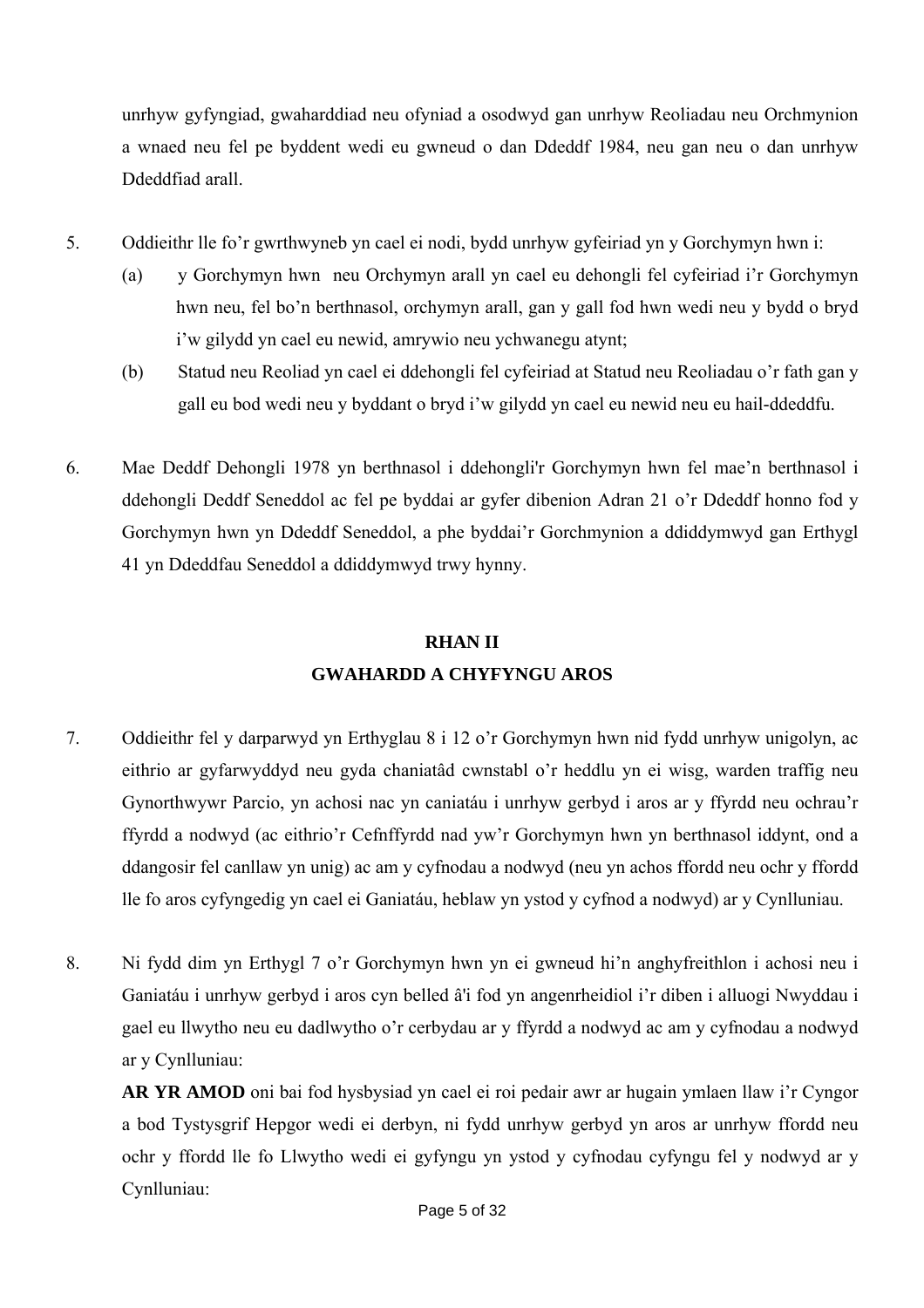- 9. (1) Ni fydd dim yn Erthygl 7 o'r Gorchymyn hwn yn ei gwneud hi'n anghyfreithlon i achosi neu ganiatáu i unrhyw gerbyd i aros ar unrhyw un o'r ffyrdd, ddarn o'r ffordd neu ar ochrau'r ffordd a nodir yno cyn belled a bo hi'n angenrheidiol i alluogi:
	- (a) unigolyn i fynd i gerbyd neu ddod oddi arno:
	- (b) fel y gellir defnyddio'r cerbyd, os na ellir ei ddefnyddio'n gyfleus at y dibenion hynny ar unrhyw ffordd arall, mewn cysylltiad ag unrhyw un o'r gweithgareddau a ganlyn, sef:-
		- (i) gwaith adeiladu, diwydiannol neu ddymchwel;
		- (ii) cael gwared ag unrhyw rwystr i drafnidiaeth;
		- (iii) cynnal, gwella neu ailadeiladu'r ochrau darnau ffyrdd uchod; a
		- (iv) gosod, codi, newid neu atgyweirio ar dir yn ymyl yr ochrau darnau ffyrdd unrhyw garthffos neu brif bibell, pibell neu offer i gyflenwi nwy, dŵr neu drydan neu unrhyw lein cyfarpar telathrebu fel a ddiffinnir yn Neddf Telathrebu 1984;
	- (c) fel y gellir defnyddio'r cerbyd yng ngwasanaeth awdurdod lleol neu ymgymerwr dŵr, ymgymerwr carthffosiaeth neu Asiantaeth yr Amgylchedd yn unol â hawliau neu ddyletswyddau statudol, os na ellir ei ddefnyddio'n hwylus at y dibenion hynny ar unrhyw ffordd arall;
	- (d) cerbyd darparwr gwasanaeth cyffredinol (fel a ddiffinnir yn adran 4(3) a (4) o Ddeddf y Gwasanaethau Post 2000) i'w defnyddio i'r diben o ddosbarthu a/neu gasglu'r post;
	- (e) fel y gellir rhoi petrol, olew dŵr neu aer yn y cerbyd o unrhyw garej a leolir ar neu ger y darnau ffyrdd neu ochrau'r ffyrdd uchod;
	- (f) i alluogi'r cerbyd i gael ei ddefnyddio i ddibenion y frigâd dân, Ambiwlans neu'r heddlu;
	- (g) mewn unrhyw achos lle fo'r person sy'n rheoli'r cerbyd,
		- (i) angen iddo stopio gan y gyfraith;
		- (ii) yn orfodol iddo stopio i osgoi damwain, neu
		- (iii) ei fod yn cael ei atal rhag symud ymlaen oherwydd amgylchiadau sydd y tu hwnt i'w reolaeth;
	- (h) os yw'r cerbyd yn arddangos yn y Safle Perthnasol Dystysgrif Hepgor ddilys ac yn aros yn unol â'r telerau a'r amodau a nodir gan y Dystysgrif ddywededig.
	- (2) Ni fydd dim yn Erthygl 7 o'r Gorchymyn hwn yn ei gwneud hi'n anghyfreithlon i achosi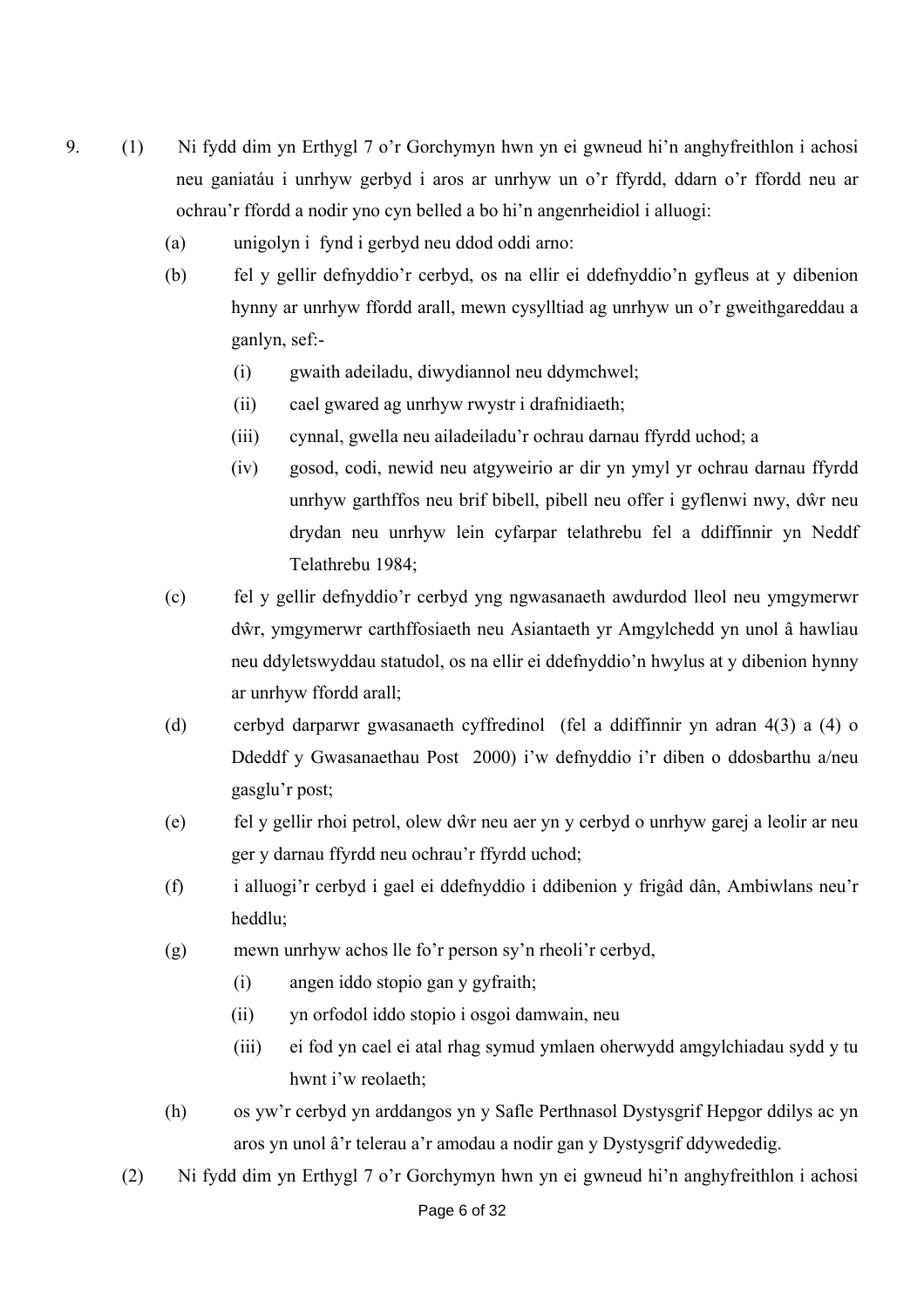neu Ganiatáu i unrhyw gerbyd

- (a) i aros ar le parcio awdurdodedig; neu
- (b) os yw'n dacsi, aros ar reng dacsis swyddogol.
- 10. Ni fydd dim yn Erthygl 7 o'r Gorchymyn hwn yn ei gwneud hi'n anghyfreithlon i achosi neu ganiatáu i gerbyd person anabl sy'n arddangos yn y Safle Perthnasol, Fathodyn Person Anabl a Disg Parcio, lle mae'r gyrrwr, neu berson arall â chyfrifoldeb dros y cerbyd wedi nodi amser cychwyn y cyfnod aros, i aros ar ochrau neu ddarnau o'r ffyrdd y cyfeirir atynt yn y Cynlluniau am gyfnod heb fod yn fwy na thair awr (nad yw'n gyfnod wedi'i wahanu gan egwyl o lai nag awr oddi wrth gyfnod aros blaenorol gan yr un cerbyd ar yr un ochrau darnau ffyrdd neu ar yr un ochr ar yr un diwrnod):

**AR YR AMOD** o safbwynt y ffyrdd a nodir yn y Cynlluniau pan fo Llwytho yn cael ei ganiatáu ar bob amser neu wedi ei gyfyngu i amseroedd penodol bydd y cyfnod hwn i gyd o fewn y cyfnod y caniateir Llwytho.

- 11. Ni fydd dim yn Erthygl 7 o'r Gorchymyn hwn yn ei gwneud hi'n anghyfreithlon i achosi neu ganiatáu i gerbyd person anabl sy'n arddangos yn y safle perthnasol Fathodyn Person Anabl i aros ar ochr y ffyrdd a nodwyd ar y Cynlluniau lle fo aros wedi ei gyfyngu yn cael ei ganiatáu: **AR YR AMOD** os yw defnydd y Man Parcio wedi ei gyfyngu i ddosbarth penodol o gerbyd bod y cerbyd sy'n arddangos y Bathodyn Person Anabl hefyd o'r dosbarth a nodwyd.
- 12. Ni fydd dim yn Erthygl 7 i'r Gorchymyn hwn yn ei gwneud hi'n anghyfreithlon i Yrrwr Cerbyd Gwasanaeth Cyhoeddus i achosi i'r cerbyd hwnnw i aros ar Arosfan Bws gydnabyddedig.

### **RHAN III**

### **AWDURDODI A DEFNYDDIO MANNAU PARCIO AR Y STRYD**

- 13. (1) Awdurdodir defnyddio'r rhannau o'r ffyrdd a nodwyd ar y Cynlluniau sy'n atodol i'r Gorchymyn hwn, yn amodol ar ddarpariaethau'r Gorchymyn hwn isod, fel Mannau Parcio i'r dosbarthiadau hynny o gerbydau, mewn safleoedd o'r fath ac ar y dyddiau hynny ac yn ystod yr oriau a nodwyd ar y Cynlluniau.
	- (2) Ni fydd dim ym mharagraff (1) o'r Erthygl hon yn cyfyngu pŵer y Cyngor neu gwnstabl o'r heddlu yn ei wisg, i atal rhwystr ar y strydoedd, drwy orchymyn ar adeg pan fo unrhyw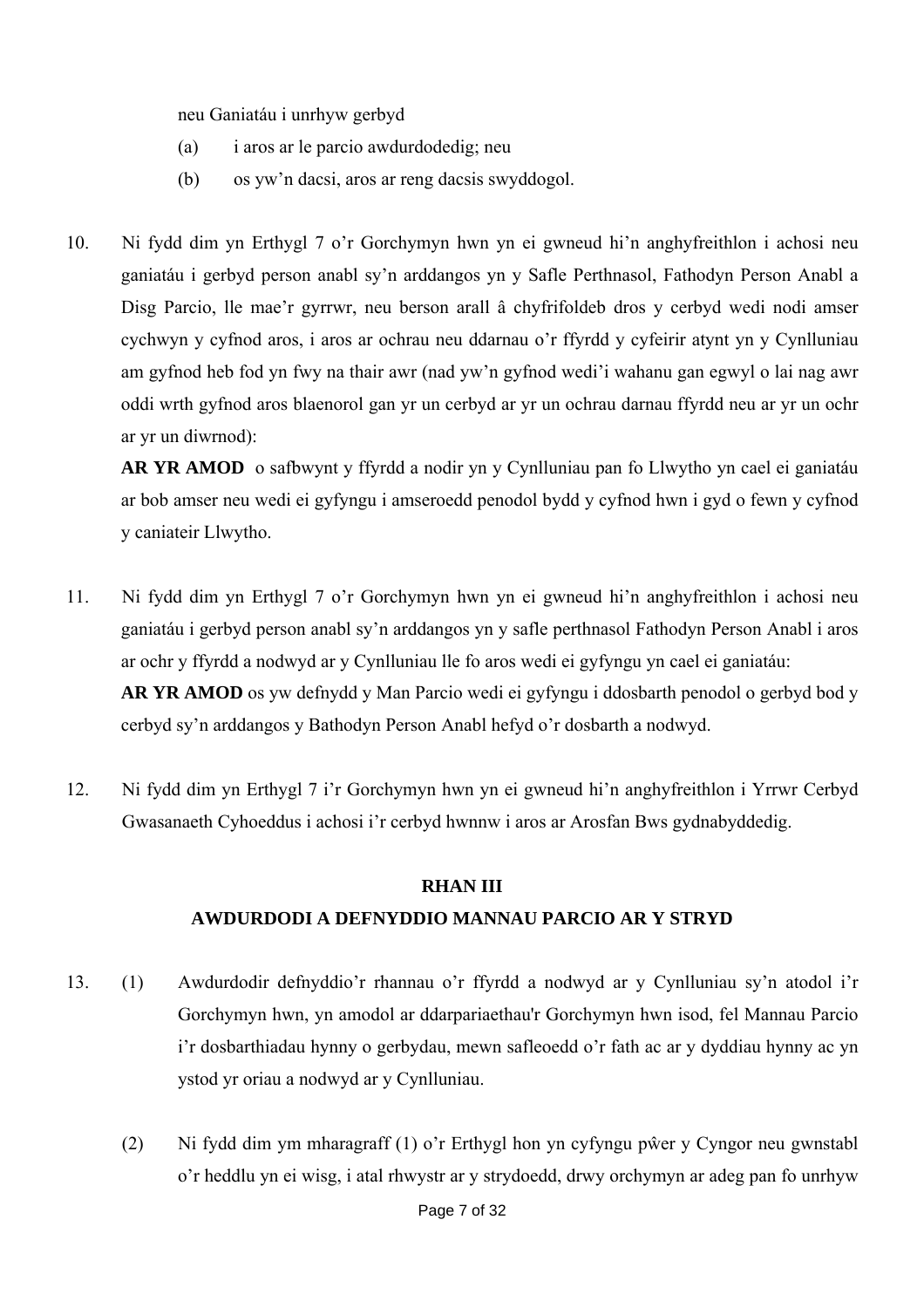ymdaith gyhoeddus, gorfoledd neu oleuadau, neu lle fo'r strydoedd yn llawn neu'n debygol o gael eu rhwystro, i gau unrhyw Fan Parcio.

- (3) Ni fydd dim ym mharagraff (1) o'r Erthygl hon yn cyfyngu pŵer y Cyngor neu unigolyn a ddynodwyd gan y Cyngor i atal defnyddio Mannau Parcio a Ganiateir ar ddarn o ffordd neu unrhyw ran ohoni pan fo ef/hi yn ystyried fod ataliad o'r fath yn rhesymol angenrheidiol.
- 14. Oddieithr fel y darparwyd yn Erthygl 24 ac a nodwyd yn y Cynlluniau mae Man Parcio yn cael ei ddisgrifio fel bod ar gael i gerbydau o ddosbarth penodol neu mewn Safle Penodol, ni fydd Gyrrwr y cerbyd yn caniatáu iddo aros yn y Man Parcio hwnnw -
	- (a) oni bai ei fod o ddosbarth penodol; neu
	- (b) mewn lleoliad arall i'r hyn a nodwyd.
- 15. (1) Oddieithr fel y darparwyd yn Erthygl 24 o'r Gorchymyn hwn, ni fydd Gyrrwr y cerbyd yn caniatáu iddo aros mewn Man Parcio am fwy na'r uchafswm cyfnod a ganiateir i aros a nodir mewn perthynas â'r Man Parcio hwnnw fel a nodwyd ar y Cynlluniau.
	- (2) Oddieithr fel y darparwyd yn Erthygl 24 o'r Gorchymyn hwn, pan fo cerbyd wedi gadael Man Parcio ar ôl aros yno ni fydd Gyrrwr y cerbyd yn caniatáu iddo aros eto ar y Man Parcio hwnnw yn ystod y cyfnod amser ar ôl iddo adael a nodir i'r Man Parcio hwnnw sydd yn y Cynlluniau.
- 16. Ni fydd Gyrrwr cerbyd yn defnyddio Man Parcio
	- (a) fel ag yn afresymol i atal mynediad i unrhyw eiddo sydd ger y ffordd, neu ddefnydd y ffordd gan unrhyw berson arall, neu fel ag i fod yn niwsans;
	- (b) wrth atal rhwystro'r strydoedd bydd y Cyngor drwy Orchymyn a wnaed ar achlysur unrhyw ymdaith gyhoeddus, gorfoledd neu oleuadau, neu lle fo'r strydoedd yn llawn neu'n debygol o gael eu rhwystro yn cau'r Man Parcio gan arddangos hysbysiad o'r cau ar neu ger y Man Parcio.
- 17. Bydd Gyrrwr Cerbyd Modur sy'n defnyddio Man Parcio yn diffodd y peiriant cyn gynted ag y bo'r cerbyd yn ei le yn y man parcio, a ni fydd yn tanio'r peiriant ac eithrio i symud y cerbyd neu i adael y Man Parcio.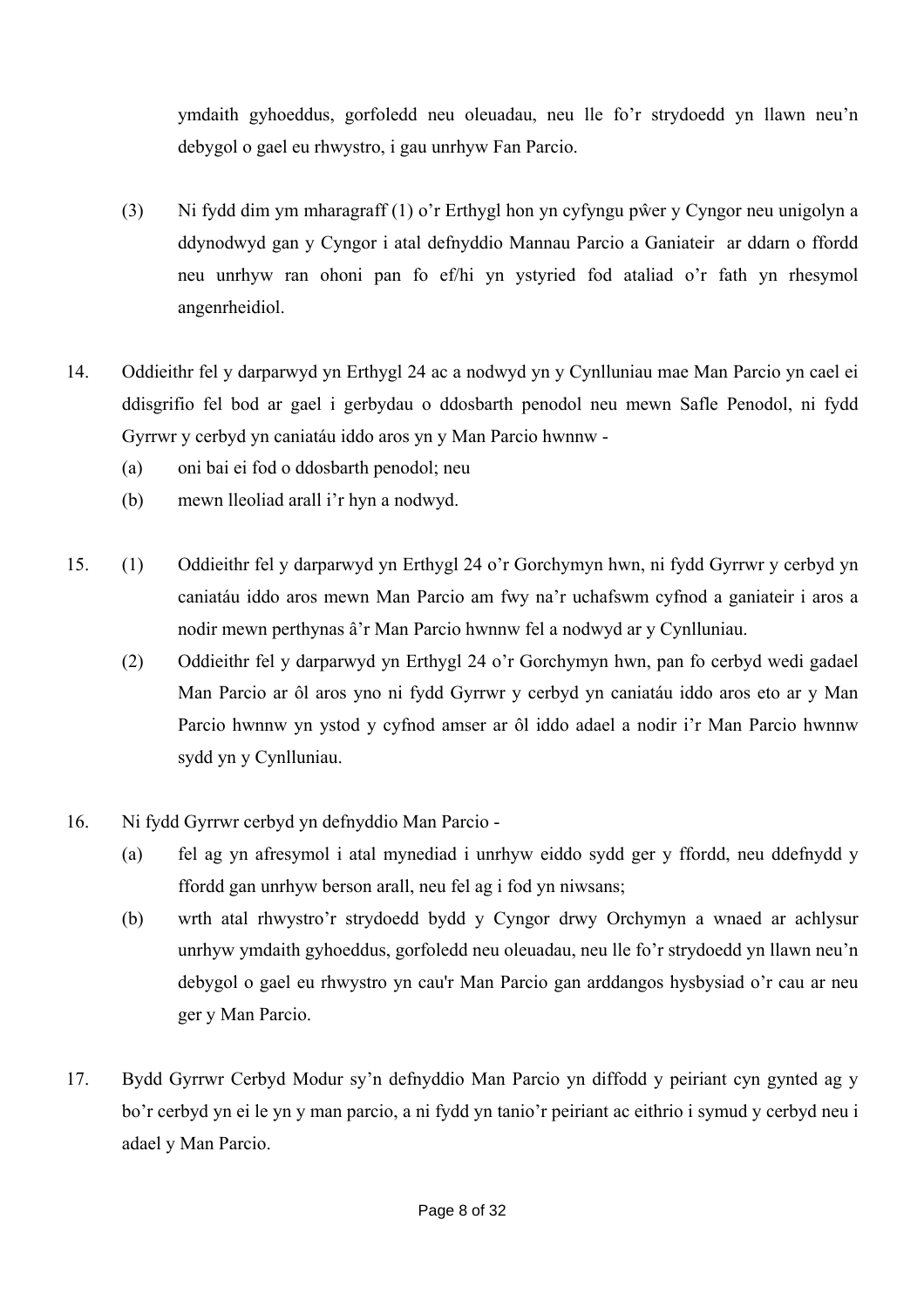- 18. Oddieithr fel y darparwyd yn Erthygl 24 o'r Gorchymyn hwn ni fydd unrhyw berson yn defnyddio cerbyd, tra bydd mewn Man Parcio, mewn cysylltiad â gwerthu neu hurio ei arbenigedd neu wasanaethau.
- 19 Ni fydd unrhyw berson yn defnyddio cerbyd tra bydd mewn Man Parcio mewn cysylltiad â chynnal a chadw a thrwsio'r cerbyd ac eithrio os yw'r cerbyd wedi torri i lawr i alluogi'r cerbyd i gael ei symud o'r Man Parcio.
- 20. Bydd cerbyd a ddefnyddir i gludo person anabl sy'n arddangos yn y Safle Perthnasol Fathodyn Person Anabl a Disg Parcio a adewir mewn Man Parcio yn unol â darpariaethau'r Gorchymyn hwn yn eithriedig rhag unrhyw gyfyngiad ar amser:

**AR YR AMOD** fod defnydd y Man Parcio wedi ei gyfyngu i ddosbarth penodol o gerbyd a bod y cerbyd sy'n arddangos Bathodyn Person Anabl hefyd o'r dosbarth a bennwyd.

21. Yn ddarostyngedig i'r profiso sydd yma, pan fo cerbyd yn cael ei adael mewn Man Parcio yn groes i unrhyw un o'r darpariaethau sydd yn Erthyglau 14, 15 neu 16 o'r Gorchymyn hwn bydd person a awdurdodir ar ran y Cyngor yn gallu symud y cerbyd neu drefnu iddo gael ei symud ymaith o'r Man Parcio.

**AR YR AMOD** pan fo cerbyd yn aros mewn Man Parcio yn groes i ddarpariaeth Erthygl 14(b) o'r Gorchymyn hwn, gall person a awdurdodir ar ran y Cyngor newid neu achosi i newid safle'r cerbyd er mwyn i'w leoliad gydymffurfio gyda'r ddarpariaeth honno.

- 22. Bydd unrhyw berson sy'n symud cerbyd neu yn newid ei leoliad drwy rinwedd yr Erthygl flaenorol olaf o'r Gorchymyn hwn wneud hynny drwy lusgo neu yrru'r cerbyd neu mewn modd arall yr ystyria sydd ei angen a gall gymryd mesurau o'r fath mewn perthynas â'r cerbyd ag y creda sy'n angenrheidiol i'w alluogi i'w symud neu newid ei leoliad fel bo'r achos.
- 23. Pan fo unigolyn a awdurdodwyd gan y Cyngor yn symud neu yn gwneud trefniadau i symud cerbyd ymaith o Fan Parcio drwy rinwedd Erthygl 21 o'r Gorchymyn hwn, bydd ef/hi yn gwneud y trefniadau sydd yn rhesymol angenrheidiol i ddal y cerbyd yn ddiogel.
- 24. Ni fydd y darpariaethau sydd yn Erthygl 14, 15 a 18 o'r Gorchymyn hwn a'r cyfyngiadau a osodwyd gan Erthygl 7 o'r Gorchymyn hwn yn gymwys i unrhyw Gerbyd Hacni wrth aros mewn Rheng Dacsi.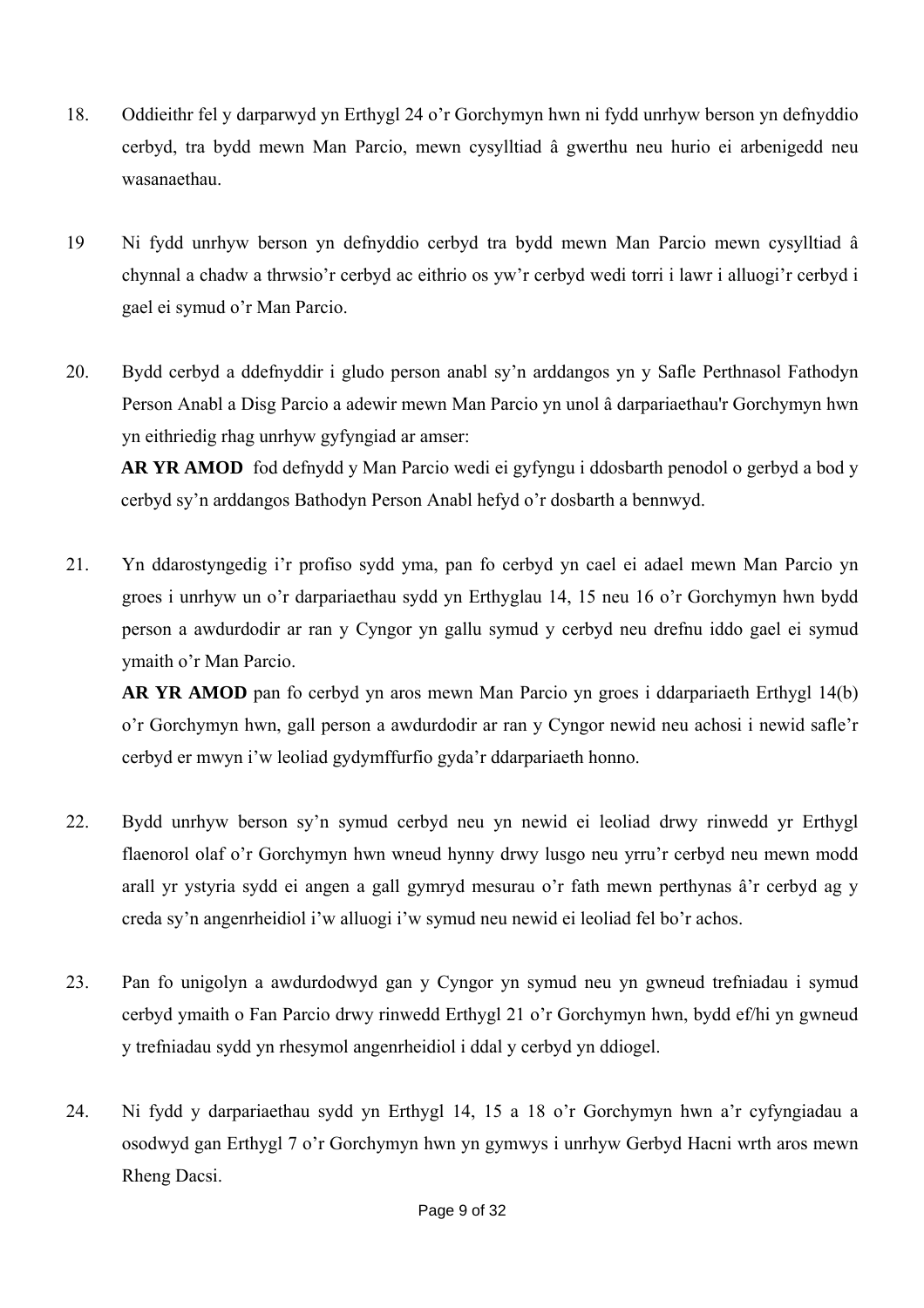- 25. Serch darpariaethau blaenorol y Gorchymyn hwn, gall y Cyngor yn ôl ei ddisgresiwn gyflwyno Tystysgrif Hepgor i ganiatáu i gerbyd penodol aros ar ffordd neu mewn Man Parcio yn ystod oriau gweithredu unrhyw gyfyngiadau neu waharddiad i'r gwrthwyneb.
- 26 Gellir canslo Tystysgrif Hepgor ar unrhyw adeg ar ddisgresiwn y Cyngor yn unig a bydd wedyn yn peidio â bod yn ddilys ar unwaith.
- 27 Bydd hysbysiad o ganslo o'r fath yn cael ei anfon drwy'r post i ddeilydd y dystysgrif i unrhyw gyfeiriad, y cred y Cyngor yw cyfeiriad yr unigolyn hwnnw, a bydd y dystysgrif yn cael ei ildio ar unwaith i'r Cyngor.

# **RHAN IV CARDIAU PARCIO**

- 28. (1) Bydd unrhyw Breswylydd sy'n byw mewn parth parcio i Drigolion a nodir ar y Cynlluniau ac sy'n Berchennog cerbyd o'r dosbarth a ganlyn, sef Cerbyd Modur, Cerbyd Nwyddau a Cherbyd Anabl neu Feic Modur,
	- (a) yn gallu gwneud cais i'r Cyngor neu Asiant a Awdurdodwyd am Gerdyn Parcio i barcio'r cerbyd hwnnw mewn Man Parcio a nodwyd ym mharagraff (6) o'r Erthygl hon a bydd cais o'r fath ar ffurflen a gyflwynir gan ac y gellir ei chael gan y Cyngor neu Asiant a Awdurdodwyd a bydd yn cynnwys y manylion a'r wybodaeth sydd ei hangen gan ffurflen o'r fath a gyflwynir a'r ffi a bennir yn Atodlen 1 i'r Gorchymyn hwn. Bydd Preswylydd/ymgeisydd sy'n meddu ar Fathodyn Person Anabl yn eithriedig rhag talu'r Ffi Benodol.
	- (b) ac sydd yn flaenorol yn unol â'r telerau yn (a) uchod wedi prynu Cerdyn Parcio, gall os oes lle yn caniatáu, fel y penderfynir gan y Cyngor, wneud cais am ail Gerdyn Parcio i barcio Cerbyd Modur yn y Mannau Parcio a nodir ym mharagraff (6) o'r Erthygl hon a bydd unrhyw gais o'r fath ar ffurflen a gyflwynwyd gan ac sydd ar gael gan y Cyngor o swyddfa benodol a bydd yn cynnwys y manylion a'r wybodaeth sydd ei hangen gan ffurflen o'r fath ynghyd â'r Ffi Benodol;
	- (c) yn gallu gwneud cais i'r Cyngor yn ei swyddfa ddynodedig i gyflwyno Cerdyn Parcio Arbennig i Ymwelwyr i barcio Cerbyd Modur yn y Mannau Parcio a nodir ym mharagraff (6) o'r Erthygl hon. Mae'r penderfyniad i gyflwyno Cerdyn Parcio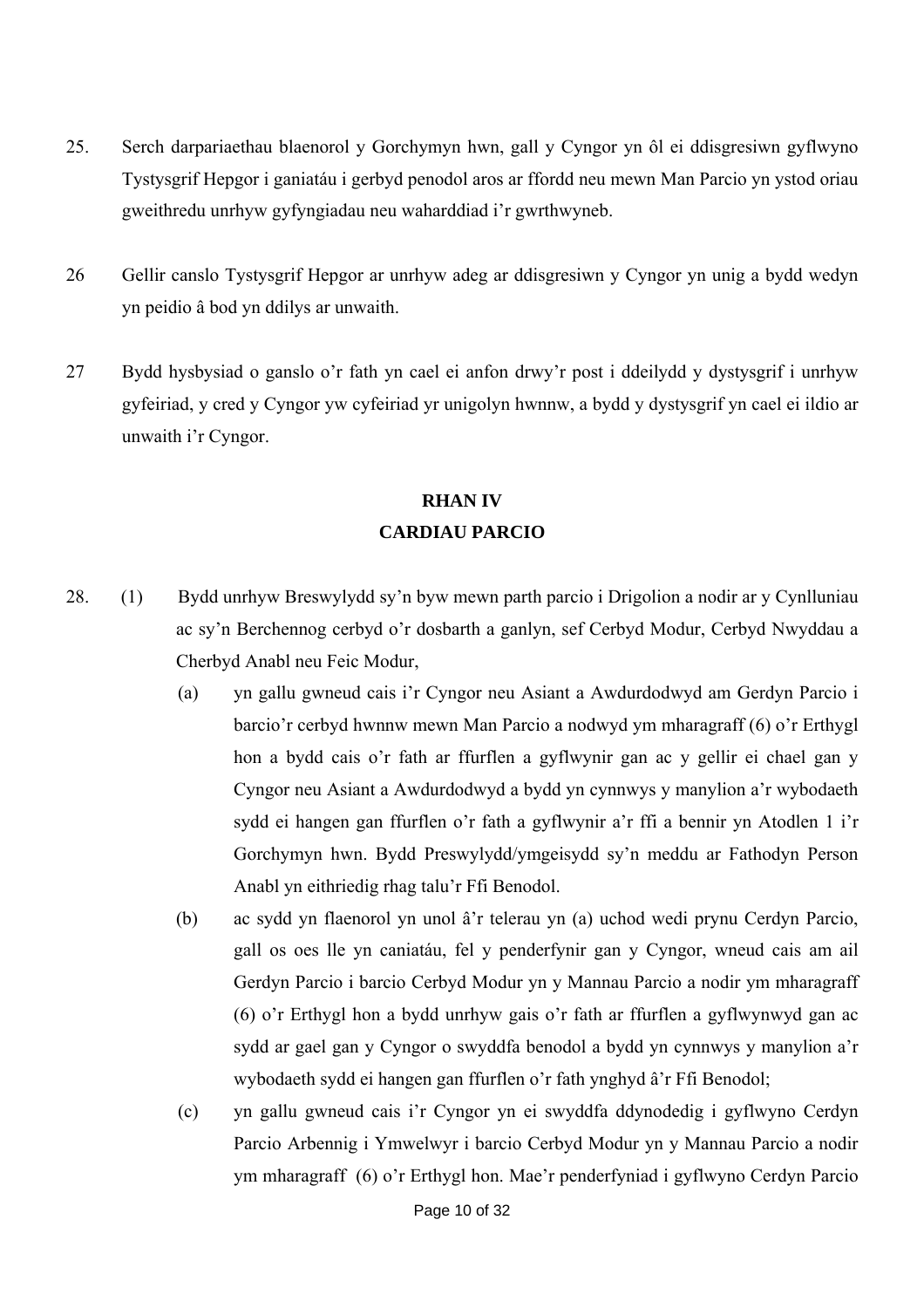Arbennig i Ymwelwyr yn ôl disgresiwn y Cyngor neu ei swyddog dynodedig. Yn amodol i fodlondeb y Cyngor neu ei swyddog dynodedig cyflwynir Cerdyn Parcio Arbennig i Ymwelwyr i barcio unrhyw gerbyd modur yn y Mannau Parcio sydd yn y stryd fel a nodir yn y Cynlluniau wedi talu'r Ffi Benodol;

- (d) yn gallu gwneud cais i'r Cyngor am gyflwyno Cerdyn Parcio Ymwelwyr Trigolion i barcio Cerbyd Modur mewn Mannau Parcio a bennir ym mharagraff (6) o'r Erthygl hon a bydd ceisiadau o'r fath yn cael ei gwneud ar ffurflen sydd ar gael o swyddfa benodedig y Cyngor a bydd yn cynnwys manylion a gwybodaeth o'r fath sydd ei hangen gan ffurflen o'r fath a ddarperir ynghyd â'r Ffi Benodol am y math o Gerdyn Parcio Ymwelwyr Trigolion sydd ei angen.
- (2) Gall y Cyngor, yn ôl ei ddisgresiwn, gyflwyno Cerdyn Parcio Arbennig i Ymwelwyr i unigolion sy'n rhan o broffesiwn meddygol neu ofalu, ar ôl talu'r Ffi Benodol.
- (3) Gall Perchennog unrhyw sefydliad llety i ymwelwyr a leolir mewn parth parcio i Drigolion a nodir yn y Cynlluniau wneud cais i'r Cyngor i gyflwyno Cardiau Parcio Llety Ymwelwyr i ddefnydd gwesteion sy'n aros yn y sefydliad hwnnw yn unig. Bydd cais o'r fath yn cael ei wneud ar ffurflen sydd ar gael o swyddfa benodedig y Cyngor a bydd yn cynnwys y manylion a'r wybodaeth sydd ei hangen gan ffurflen o'r fath a gyflenwir ynghyd â'r Ffi Benodol am y math o Gerdyn Parcio sydd ei angen.
- (4) Gall y Cyngor neu Asiant Awdurdodedig ar unrhyw adeg ofyn i ymgeisydd neu ddeilydd Cerdyn Parcio ddangos i swyddog o'r Cyngor neu Asiant Awdurdodedig dystiolaeth o'r fath o safbwynt cais am Gerdyn Parcio fel sy'n rhesymol ofynnol ei angen i wirio manylion neu wybodaeth a roddwyd iddynt neu i wirio fod y Cerdyn Parcio hwnnw yn ddilys.
- (5) Bydd y Cyngor neu'r Asiant Awdurdodedig ar ôl iddo gael ei fodloni fod yr ymgeisydd yn Breswylydd sy'n Berchennog cerbyd o'r dosbarth a nodwyd ym mharagraff (1) o'r Erthygl hon, yn cyflwyno i'r ymgeisydd un Cerdyn Parcio i un Preswylydd, Ymwelydd Arbennig. Ymwelydd Trigolion neu Gerdyn Parcio Llety Ymwelwyr fel bo'n briodol i roi cerbyd yn ystod yr oriau a ganiateir mewn Man Parcio y mae Cerdyn Parcio yn berthnasol iddo, gan y Perchennog neu unrhyw berson sy'n defnyddio cerbyd o'r fath gyda chaniatâd y Perchennog (heblaw am berson y math cerbyd sy'n cael ei osod i'w logi a derbyn tâl).
- (6) Bydd Cerdyn Parcio ond yn ddilys i'w ddefnyddio mewn Man Parcio fel a nodir arno ar ffordd a nodwyd ar y Cynlluniau.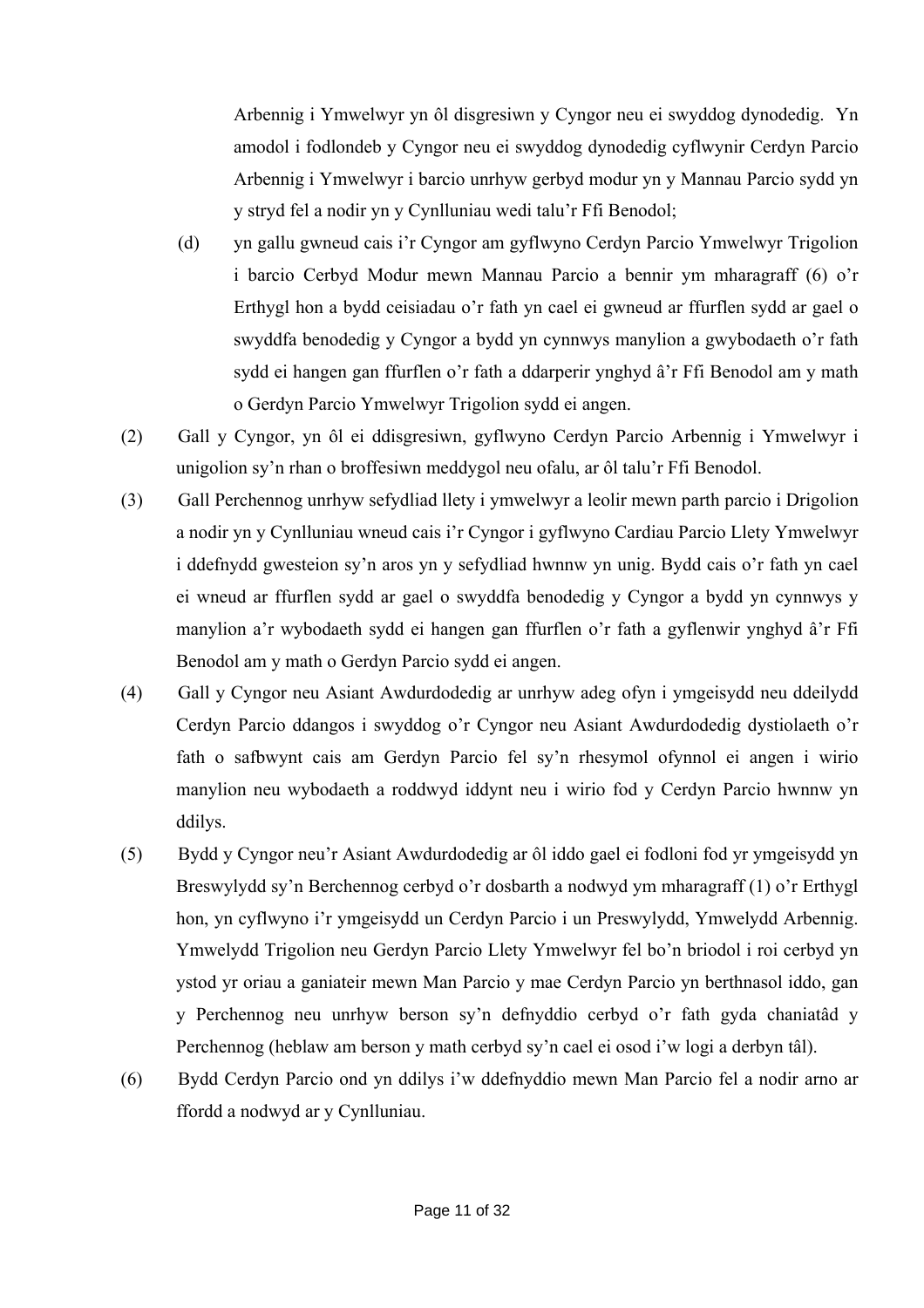- 29. Bob amser yn ystod yr adeg bydd y Cerbyd Modur yn aros (heblaw am Gerbyd Modur sydd fel arall wedi ei eithrio gan y Gorchymyn hwn) mewn Man Parcio i ddosbarth cerbyd o'r fath fel a nodir yn y Cynlluniau, bydd Cerdyn Parcio dilys yn cael ei arddangos yn y Safle Perthnasol.
- 30. Bydd Cerdyn Parcio yn ddilys yn unig i'r cerbyd y cafodd ei gyflwyno ar ei gyfer ac ni fydd unrhyw ddeilydd Cerdyn Parcio yn achosi neu yn caniatáu i unrhyw Gerdyn Parcio a gyflwynwyd iddo gan y Cyngor gael ei arddangos ar unrhyw gerbyd sydd â rhif cofrestru gwahanol i'r hynny a ddangosir ar y Cerdyn Parcio.
- 31. Bydd Cerdyn Parcio yn peidio â bod yn ddilys pe digwydd unrhyw un o'r digwyddiadau a nodir isod :
	- (a) bod deilydd y Cerdyn Parcio yn peidio bod yn Breswylydd, yn achos Cerdyn Parcio Cyntaf neu Ail Gerdyn Parcio'r Preswylydd;
	- (b) bod deilydd y Cerdyn Parcio yn peidio bod yn Berchennog y Cerbyd Modur o safbwynt yr hwn y cyflwynwyd y Cerdyn Parcio;
	- (c) bod Cerdyn Parcio o'r fath yn cael ei ganslo gan y Cyngor o dan ddarpariaethau Erthyglau 33 a 34 i'r Gorchymyn hwn;
	- (d) cyflwyno Cerdyn Parcio dyblyg gan y Cyngor o dan ddarpariaethau Erthygl 34;
	- (e) bod y cyfnod y cyflwynwyd y Cerdyn Parcio ar ei gyfer wedi dod i ben;
	- (f) bod deilydd Cerdyn Parcio Arbennig i Ymwelwyr a gyflwynwyd o dan ddarpariaethau Erthygl 28(1)(c) a 28(2) i'r Gorchymyn hwn bellach ddim yn cael ei gyflogi mewn proffesiwn y cyflwynwyd y Cerdyn Parcio dywededig ar ei gyfer, ac nad ydyw bellach angen parcio Cerbyd Modur yn unol â gwaith y proffesiwn hwnnw yn y modd y cyflwynwyd y Cerdyn Parcio ar ei gyfer;
	- (g) bod y Cerbyd Modur y cyflwynwyd Cerdyn Parcio iddo wedi cael ei addasu neu ei ddefnyddio yn y fath fodd fel nad yw'n Gerbyd Modur o'r dosbarth a nodwyd yn y Gorchymyn hwn;
	- (h) lle fo Cerdyn Parcio wedi ei gyflwyno i unrhyw berson ar ôl derbyn siec neu gerdyn credyd a bod y taliad wedyn yn gwrthod cael ei dalu, bydd y Cerdyn Parcio yn peidio â bod yn weithredol o'r dyddiad cyflwyno a bydd y Cyngor yn cyflwyno hysbysiad ysgrifenedig i'r person y cyflwynwyd y Cerdyn Parcio iddo drwy fodd gwasanaeth anfon cofnodedig neu drwy anfon yr hysbysiad i gyfeiriad olaf gwybyddus yr unigolyn yn gofyn i'r person ildio'r Cerdyn Parcio i'r Cyngor cyn pen 48 awr o dderbyn yr hysbysiad hwnnw.
- 32. Bydd Cerdyn Parcio yn ysgrifenedig ac yn cynnwys y manylion a ganlyn:-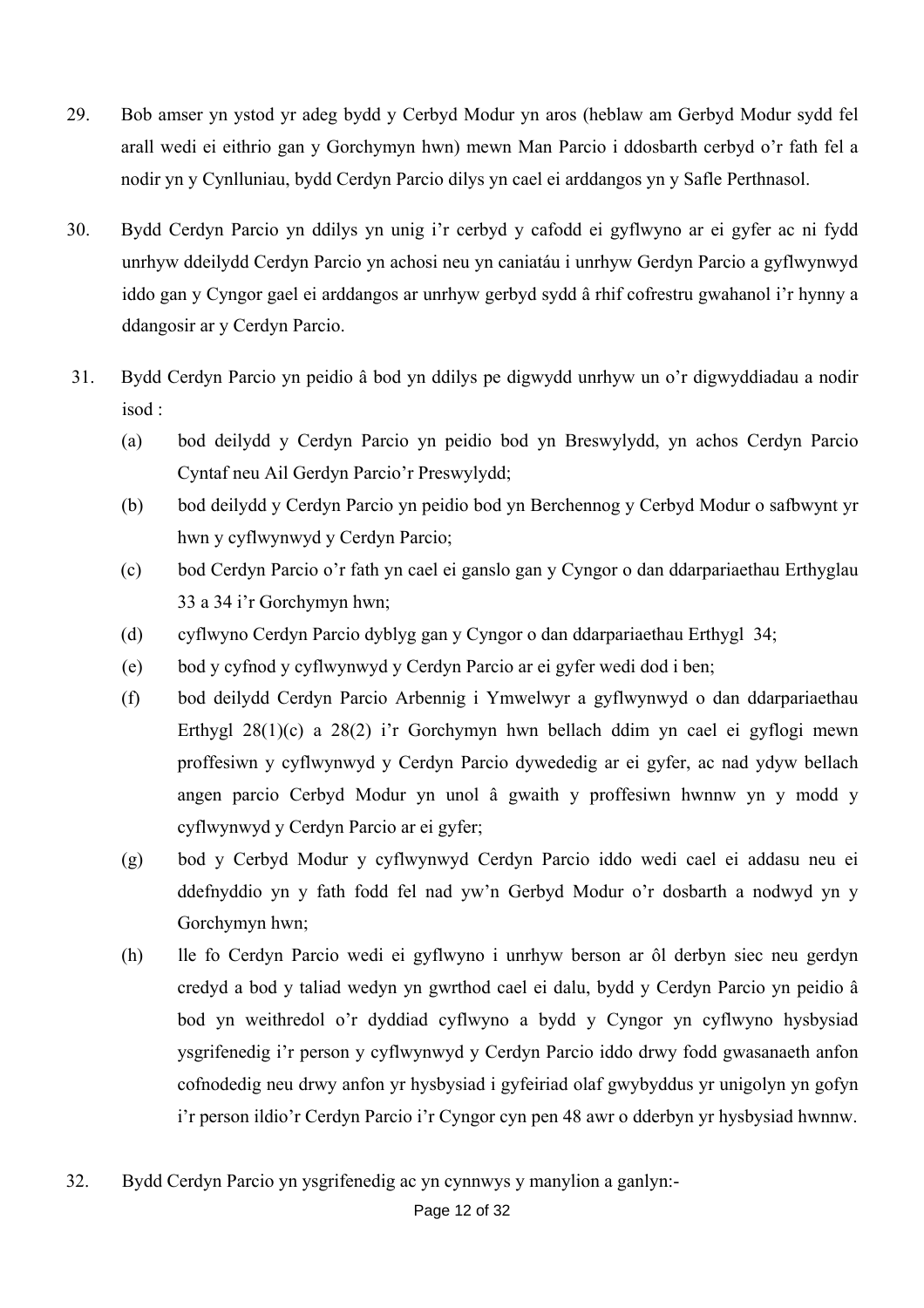- (a) marc cofrestru'r cerbyd y cyflwynwyd y Cerdyn Parcio ar ei gyfer;
- (b) y cyfnod pan fydd y Cerdyn Parcio yn parhau'n ddilys;
- (c) dilysiad fod y Cerdyn Parcio wedi ei gyflwyno gan y Cyngor;
- (d) y parth lle mae'r Cerdyn Parcio yn ddilys ynddo.
- 33. Gall y Cyngor ar ei ddisgresiwn ei hun yn hollol, ganslo Cerdyn Parcio a hysbysu deilydd y Cerdyn Parcio yn y cyfeiriad a ddangosir gan yr unigolyn hwnnw ar y cais am Gerdyn Parcio neu mewn unrhyw gyfeiriad arall y credir sydd yn fan byw i'r person hwnnw, a bydd deilydd y Cerdyn Parcio yn ildio'r Cerdyn Parcio cyn pen 2 ddiwrnod gwaith o dderbyn yr Hysbysiad a nodwyd yn flaenorol.
- 34. Bydd Cerdyn Parcio Cyntaf Preswylwyr, Ail Gerdyn Preswylwyr neu Gerdyn Arbennig Ymwelwyr sydd -
	- (a) ar goll, wedi ei niweidio, wedi gwisgo neu wedi ei ddwyn yn cael ei newid gan y Cyngor wedi derbyn y ffi benodedig a nodir yn Atodlen 1 i'r Gorchymyn hwn;
	- (b) yn peidio â bod yn ddilys yn unol ag Erthygl 31(b) i'r Gorchymyn hwn ac yn cael ei newid gan y Cyngor, bydd y cerdyn parcio yn ei le yn cael ei gyflwyno am Gerbyd Modur gwahanol sy'n eiddo i ddeilydd y Cerdyn Parcio, ar ôl derbyn y Ffi Benodol.

Bydd y Cerdyn Parcio y cyflwynir Cerdyn Parcio arall yn ei le o dan ddarpariaethau'r cymal yma yn cael ei ganslo a bydd y Cerdyn Parcio yn ei le a'r un dyddiad terfynu a'r Cerdyn Parcio, sydd wedi ei ganslo. Oni bai fod y Cerdyn Parcio yn cael ei golli neu ei ddwyn, dylid ei ildio i'r Cyngor cyn fo Cerdyn Parcio yn cael ei roi yn ei le.

- 35. Ni fydd Cerdyn Parcio Ymwelwyr Trigolion, neu Gerdyn Parcio Llety Ymwelwyr, sydd heb ei ddefnyddio, wedi ei golli, wedi ei ddifetha, wedi ei wisgo neu wedi ei ddwyn yn cael ei newid ac ni fydd yn gymwys i dderbyn ad-daliad o unrhyw arian dalwyd o safbwynt prynu'r Cerdyn Parcio hwnnw.
- 36. Bydd holl ddarpariaethau'r Gorchymyn hwn yn gymwys i Gerdyn Parcio dyblyg i'r un graddau ag y maent yn gymwys i'r Cerdyn Parcio gwreiddiol.
- 37. Pan fo Cerdyn Parcio wedi cael ei arddangos yn unol â darpariaethau Erthygl 29, ni fydd unrhyw berson heblaw am Gwnstabl o'r Heddlu yn ei wisg, neu Gynorthwyydd Parcio yn tynnu Cerdyn Parcio o'r fath neu hysbysiad o'r cerbyd oni bai iddo gael ei awdurdodi i wneud hynny gan Yrrwr y cerbyd hwnnw.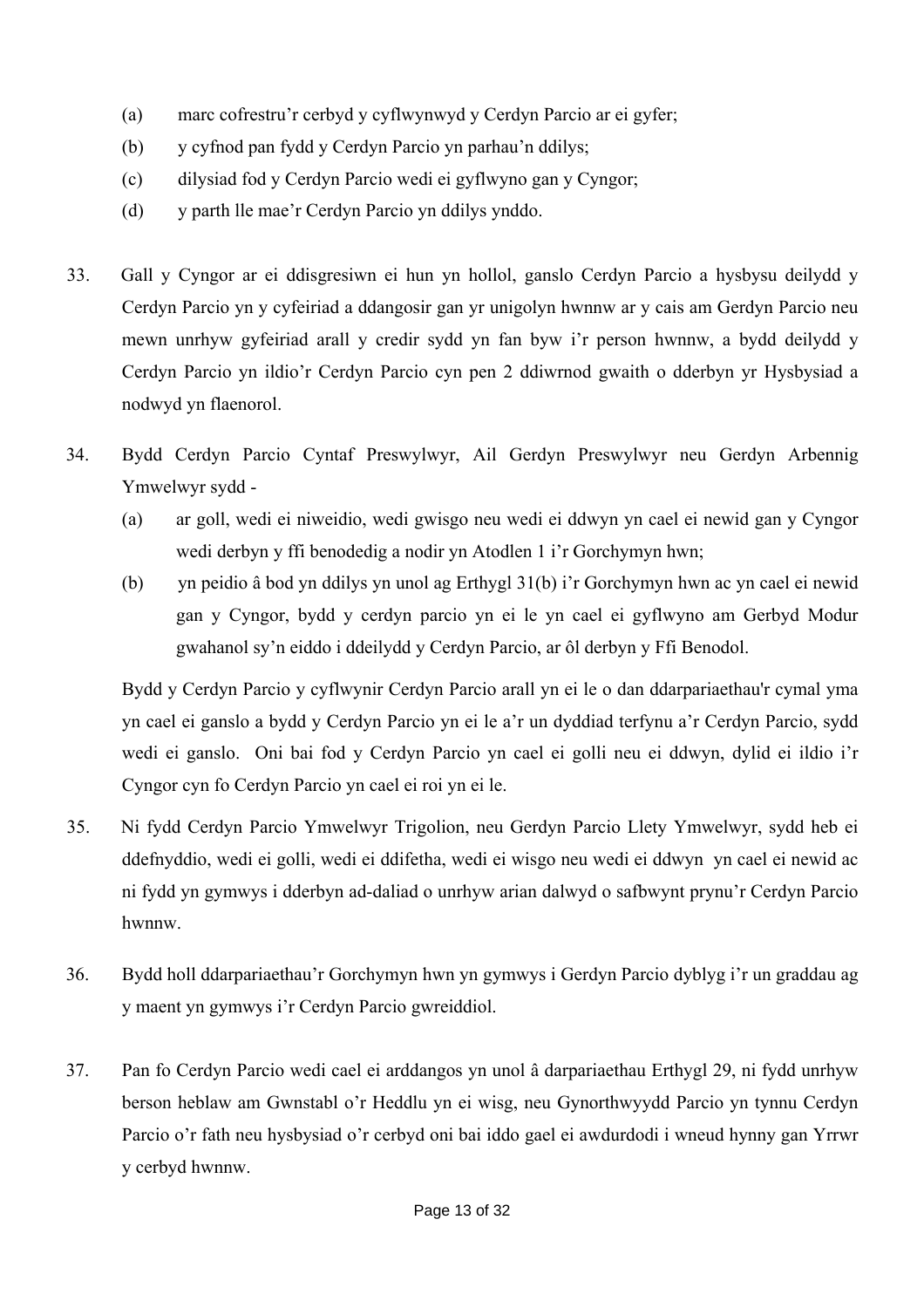#### **RHAN V**

### **MANNAU PARCIO WEDI EU DYNODI I GERBYDAU POBL ANABL**

- 38. (1) Gellir defnyddio'r rhannau hynny o dir sydd wedi eu nodi yn y Cynlluniau ac sydd wedi eu dynodi yno "Deilwyr Bathodynnau Anabl yn Unig", yn amodol i ddarpariaethau'r Gorchymyn hwn, fel 'Mannau Parcio i bobl anabl' yn y lleoliadau hyn, yn ystod cyfnodau o'r fath ac am yr oriau hynny a nodwyd ar y Cynlluniau.
	- (2) Lle fo mewn Man Parcio arwydd neu farc ar yr wyneb sy'n dangos fod llain parcio ar gael yn unig i Gerbyd Person Anabl, ni fydd Gyrrwr cerbyd yn caniatáu iddo aros yn y llain parcio oni bai fod y cerbyd yn arddangos mewn Safle Perthnasol Fathodyn Person Anabl dilys a bod y cerbyd yn cael ei ddefnyddio gan yr unigolyn y cyflwynwyd y bathodyn iddo.

### **RHAN VI**

#### **MYND YN GROES I'R GORCHYMYN**

39. (1) Os caiff cerbyd ei adael mewn Man Parcio yn groes i'r Gorchymyn hwn neu Orchmynion, neu mewn modd nad yw'n cydymffurfio â hwy, bydd Tâl Cosb yn daladwy a/neu gellir symud y cerbyd o'r lleoliad hwnnw.

 (2) Yn achos cerbyd lle mae Tâl Cosb yn daladwy, gall y Gweinyddwr Parcio gyflwyno RhTC sy'n dangos y wybodaeth sydd ei hangen dan adran 66(3), Deddf 1991 yn unol ag adran 66(1), Deddf 1991.

 (3) Yn achos cerbyd sydd wedi cael Tâl Cosb, dyletswydd y Gweinyddwr Parcio fydd gosod Rhybudd mewn lle amlwg ar y cerbyd, a bydd yn rhybudd sy'n cynnwys y manylion a ganlyn:

- a) y rhesymau pam fod y Gweinyddwr Parcio yn credu bod y Tâl Cosb yn daladwy mewn perthynas â'r cerbyd;
- b) swm y Tâl Cosb sydd yn daladwy;
- c) bod rhaid talu'r Tâl Cosb cyn diwedd y cyfnod o 28 diwrnod sydd yn cychwyn ar ddyddiad y Rhybudd;
- d) os bydd y Tâl Cosb yn cael ei dalu cyn pen diwedd y cyfnod o 14 diwrnod sydd yn cychwyn ar ddyddiad y RhTC, bydd swm y Tâl Cosb yn gostwng yn ôl yr hyn a nodir yn y Rhybudd;
- e) os na thelir y Tâl Cosb cyn diwedd y cyfnod o 28 diwrnod, bydd yn bosibl cyflwyno Rhybudd i'r Perchennog i'r person yr ymddengys sydd berchen y cerbyd; a'r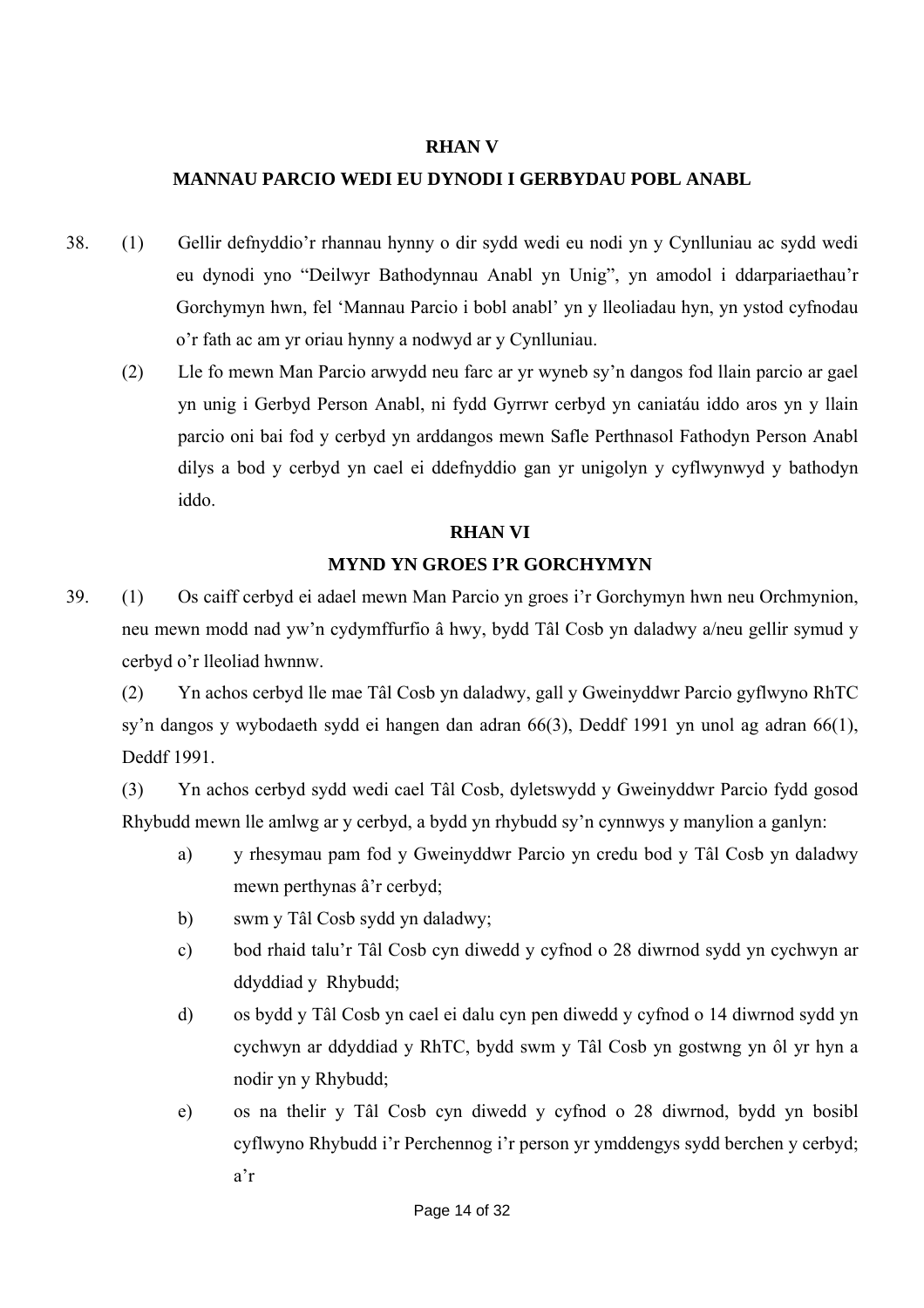- f) cyfeiriad lle dylid anfon tâl y Tâl Cosb.
- (4) Nodir ar y Rhybudd Tâl Cosb y bydd y Tâl Cosb yn cael ei dalu ddim hwyrach na 4.30 p.m. ar y pedwerydd diwrnod ar ddeg ar ôl diwrnod cyhoeddi'r Rhybudd Tâl Cosb ond os bydd y pedwerydd diwrnod ar ddeg ar ddiwrnod pan fydd y swyddfa dan sylw ar gau, bydd y cyfnod talu yn ymestyn hyd 4.30 p.m. y diwrnod llawn nesaf pan fydd y swyddfa dan sylw ar agor.
- (5) Os na thelir y Tâl Cosb o fewn 28 diwrnod o'r Rhybudd i'r Perchennog bydd yn bosibl codi'r tâl 50% drwy gyflwyno Tystysgrif Tâl yn unol â darpariaethau paragraff 6, Atodlen 6, Deddf 1991.
- (6) Gall parhau i beidio â thalu arwain at ddyfarniad yn y llys Sirol yn erbyn y Perchennog, i alluogi'r Cyngor adennill y taliadau dyledus.
- (7) Ni fydd gan unrhyw un heblaw gydag awdurdod y Perchennog neu'r unigolyn sydd yn gyfrifol am y cerbyd, neu'r Cyngor, neu o dan eu hawdurdod, hawl i dynnu RhTC sydd wedi'i osod ar gerbyd yn unol â darpariaethau'r Erthygl hon.
- (8) Os bydd cerbyd yn cael ei adael ar ôl cael Tâl Cosb, gall Gweinyddwr Parcio neu unigolyn sydd yn gweithio yn ôl ei gyfarwyddyd osod dyfais rhwystro symud a rhybudd yn unol â gofynion adran 69(1) a (2), Deddf 1991 a dylid ond rhyddhau'r cerbyd o'r ddyfais ar ôl derbyn y Tâl Cosb, neu yn ôl fel y digwydd, tâl cosb gostyngol, ynghyd â ffi rhyddhau o'r fath ag y gall fod y Cyngor ei angen.
- (9) Pan fydd Gweinyddwr Parcio wedi symud cerbyd neu beri iddo gael ei symud yn unol â pharagraff (1) yr Erthygl hon:
	- (a) bydd ef/hi yn gofalu bod y cerbyd yn cael ei gadw yn ddiogel;
	- (b) bydd gan y Cyngor hawl i adennill unrhyw gostau gan y person sydd yn gyfrifol am y fath gostau o ran symud, cadw neu gael gwared â'r cerbyd fel a bennir ganddo o bryd i'w gilydd;
	- (c) bydd darpariaethau Deddf 1984 fel y'i newidiwyd, yn berthnasol i gael gwared â cherbyd o'r fath a symudir gan neu ar ran y Cyngor yn unol â'r Erthygl hon.

### **RHAN VII**

### **DILYSRWYDD**

40. Os bydd llys, yr Adran Drafnidiaeth, y Gwasanaeth Dyfarnu Parcio Cenedlaethol neu'r Ganolfan Gorfodaeth Traffig yn datgan bod unrhyw ran o'r Gorchymyn hwn neu Orchmynion yn annilys neu na ellir ei orfodi, ni fydd datganiad o'r fath yn annilysu gweddill y Gorchymyn hwn na Gorchmynion.